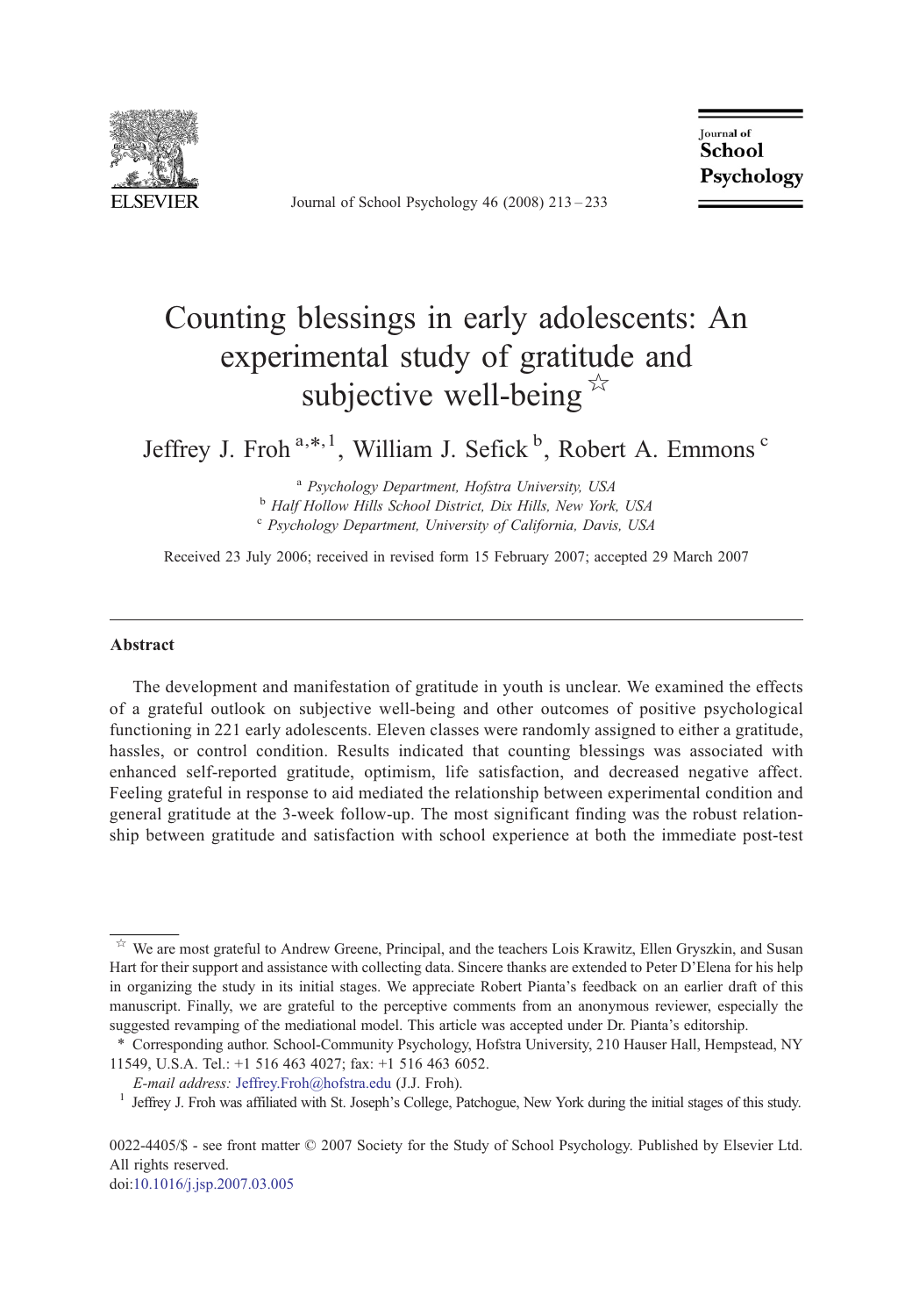and 3-week follow-up. Counting blessings seems to be an effective intervention for well-being enhancement in early adolescents.

© 2007 Society for the Study of School Psychology. Published by Elsevier Ltd. All rights reserved.

Keywords: Gratitude; Subjective well-being; Adolescence; Positive psychology; Intervention

## Introduction

Gratitude is not only the greatest of virtues, but the parent of all others.

— Cicero

Ingratitude! thou marble-hearted fiend, more hideous when thou show'st thee in a child than the sea-monster!

— Shakespeare's King Lear

A class of students was asked to identify the Seven Wonders of the World. With some minor disagreement, the following received the most attention: Egypt's great pyramids, Taj Mahal, Grand Canyon, Panama Canal, Empire State Building, St. Peter's Basilica, and China's Great Wall. However, there was one student who did not complete the assignment in time. When her teacher approached her, she stated that she was having some difficulty because there was so much to be grateful for and she could not decide that easily. Upon further inquiry, the student maintained that the Seven Wonders of the World were: to see, to hear, to touch, to taste, to feel, to laugh, and to love (C. Colligan, personal communication, February 27, 2006).

Gratitude can be conceptualized as a virtue or as an emotional state. From the perspectives of moral philosophy and theology, gratitude is seen as a human strength that enhances one's personal and relational well-being and is beneficial for society as a whole ([Simmel, 1950\)](#page-20-0). [McCullough, Kilpatrick, Emmons, and Larson \(2001\)](#page-19-0) theorized that gratitude is a moral affect—that is, one with moral precursors and consequences. They hypothesized that by experiencing gratitude, a person is motivated to carry out prosocial behavior, energized to sustain moral behaviors, and is inhibited from committing destructive interpersonal behaviors. Specifically, they posited that gratitude serves as a moral barometer, providing individuals with an affective readout that accompanies the perception that another person has treated them prosocially. Second, they posited that gratitude serves as a moral motive, stimulating people to behave prosocially after they have been the beneficiaries of other people's prosocial behavior. Third, they posited that gratitude serves as a moral reinforcer, encouraging prosocial behavior by reinforcing people for their previous good deeds. McCullough et al. adduced evidence from a wide variety of studies in personality, social, developmental and evolutionary psychology to support this conceptualization.

As an emotion, gratitude stems from the perception that one has experienced a positive outcome that has been intentionally provided by another person or "moral agent," often but not necessarily a person [\(Emmons & McCullough, 2003\)](#page-19-0). The object of gratitude is other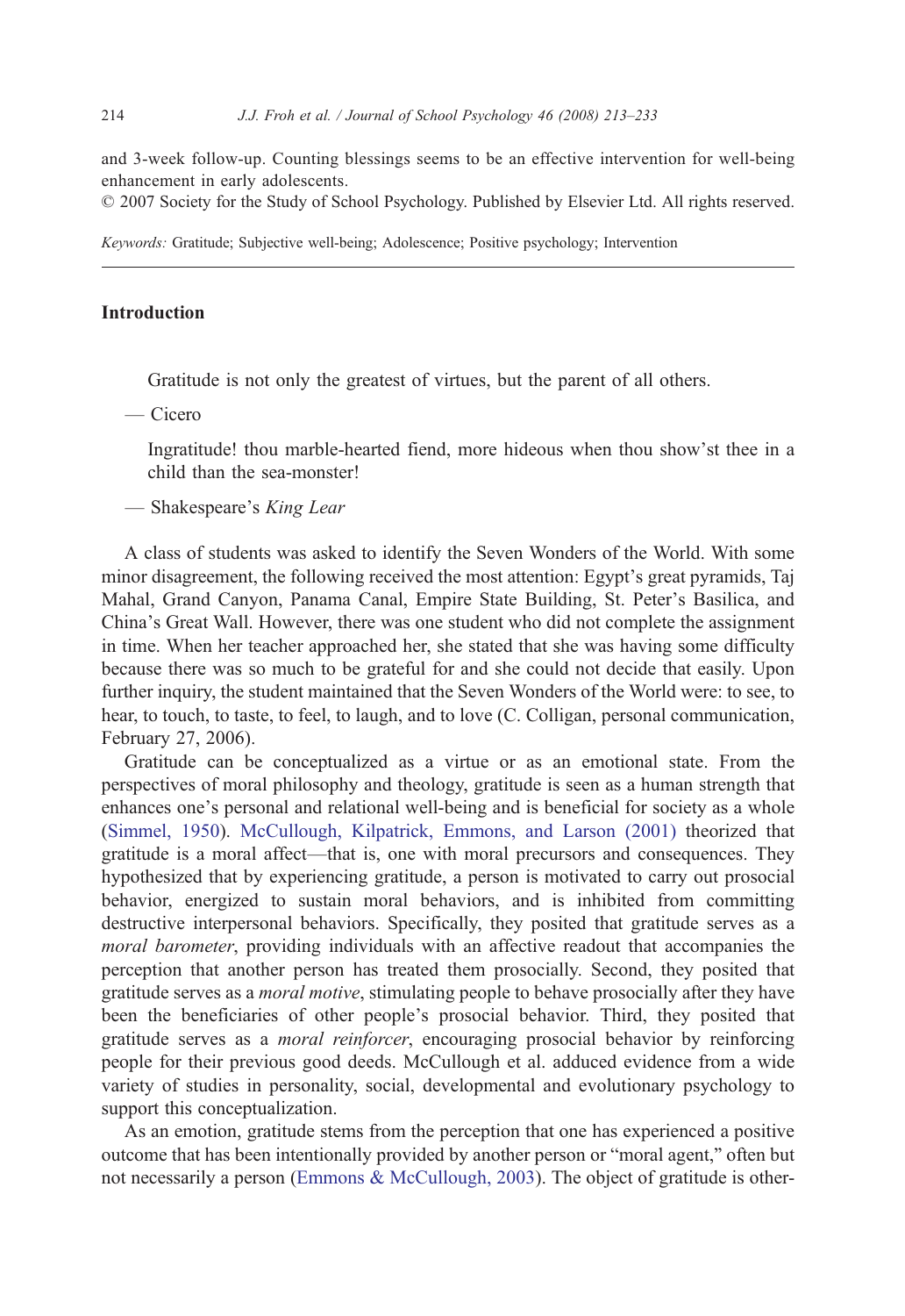directed to persons, as well as to impersonal (nature) or non-human sources (God, animals, the cosmos). Gratitude may be defined as "a sense of thankfulness and joy in response to receiving a gift, whether the gift be a tangible benefit from a specific other or a moment of peaceful bliss evoked by natural beauty" [\(Peterson & Seligman, 2004](#page-20-0), p. 554). As an emotion, gratitude is an attribution-dependent state that results from two stages of information processing: (a) recognizing that one has obtained a positive outcome; and (b) recognizing that there is an external source for this positive outcome. In the present study, we operationalize gratitude in a manner identical to that followed by [Emmons and](#page-19-0) [McCullough \(2003\)](#page-19-0) in their gratitude intervention studies. Specifically, we ask school-aged children to focus on things in their lives for which they are grateful or thankful. Previous research has demonstrated this to be an effective strategy for activating grateful thoughts and feelings [\(Emmons & McCullough, 2003; Sheldon & Lyubomirsky, 2006\)](#page-19-0).

Although embraced by philosophers, theologians, and popular authors, until recently gratitude has been largely ignored by the field of psychology [\(Emmons, 2004\)](#page-19-0). Moreover, what research there is has been conducted solely with adults, resulting in a dearth of research on gratitude with children and adolescent populations. Given gratitude's relationship to happiness, hope, pride, optimism, positive mood, self-actualization, smooth interpersonal relationships, and a sense of community ([Emmons & Shelton, 2002](#page-19-0)), a rigorous investigation of this positive emotion is vital if optimal psychological growth among early/late adolescents is to be fully understood. To this end, the purpose of the present investigation was to make the first attempt at determining the relationship between gratitude inducing behaviors (e.g., counting blessings) and well-being within an early adolescent population.

## Gratitude in childhood and adolescence

Developmental theorists from Melanie Klein to the present considered gratitude a capacity present from birth that develops as the child's cognitive and emotional systems mature. [Klein \(1957\)](#page-19-0) viewed gratitude as a developmental achievement and hallmark of emotional maturity that "underlies the appreciation of goodness in others and in oneself" (Klein, p. 187). Research has shown that children's comprehension of gratitude is a process played out over several years. More specifically, gratitude does not appear to occur regularly in response to receiving benefits until middle childhood [\(Emmons & Shelton,](#page-19-0) [2002\)](#page-19-0). [Gleason and Weintraub \(1976\)](#page-19-0), for example, found that few children (i.e., 21%) younger than 6 years of age expressed thanks to adults who gave them candy, whereas most children (i.e., more than 80%) of 10 years of age or older expressed gratitude in the same situation. Based on these data, it appears that the link between attributions of responsibility for positive outcomes, the experience of gratitude, and the desire to do good to one's benefactor probably is solidified between ages 7 and 10 (see also [Graham & Weiner, 1986;](#page-19-0) [Weiner & Graham, 1988,](#page-19-0) for reviews). The developmental research that exists has focused nearly exclusively on children's understanding of the situational antecedents of gratitude or their beliefs about gratitude as an emotion concept (e.g., [Russell & Paris, 1994](#page-20-0)), not the actual experience of gratitude.

A notable exception that examined gratitude-inducing experiences in children was a recent study that analyzed archival (newspaper) accounts of what school-aged children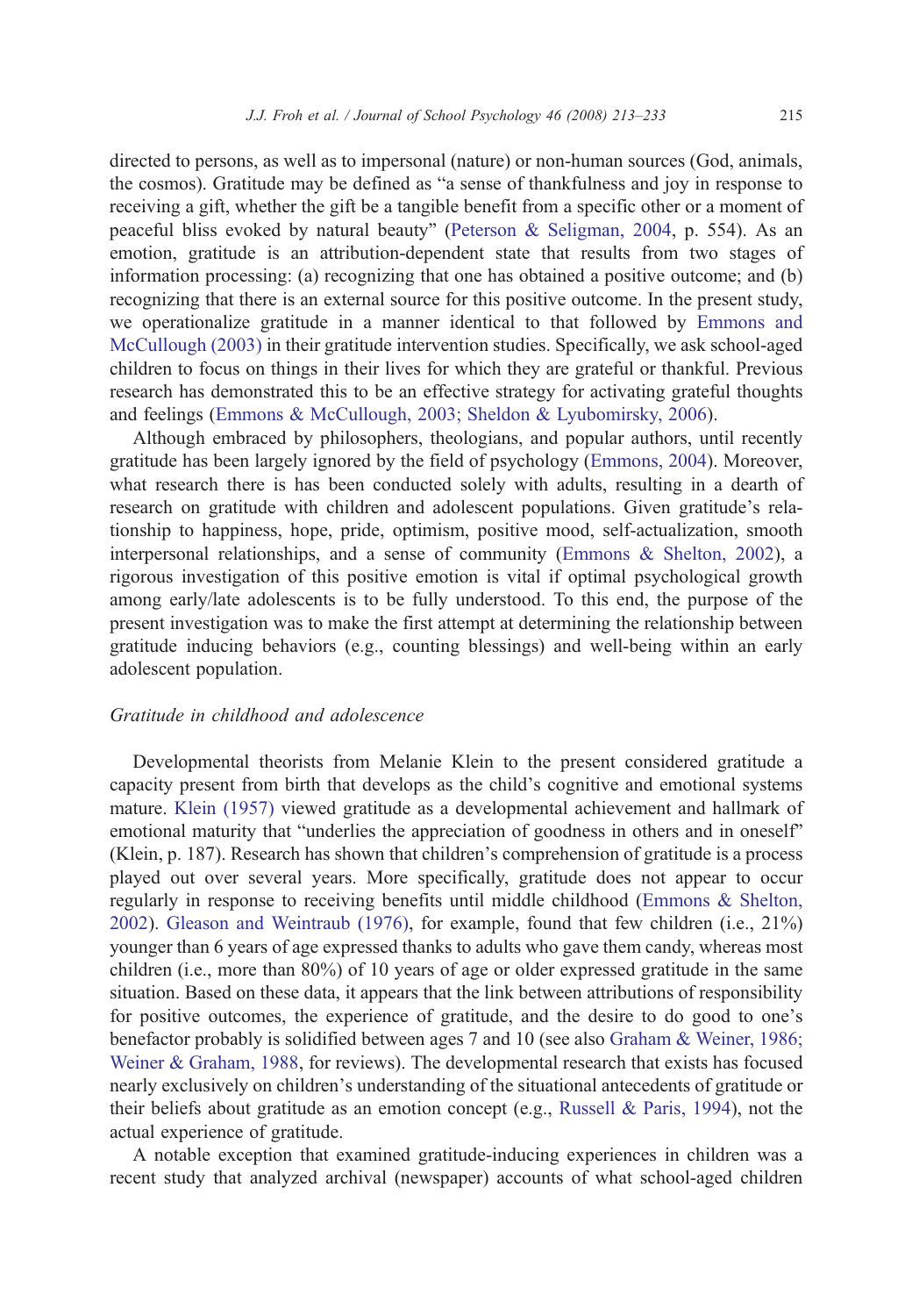said they were thankful for in the aftermath of September 11th, 2001 [\(Gordon, Musher-](#page-19-0)[Eizenman, Holub, & Dalrymple, 2004](#page-19-0)). The most common themes mentioned were family, friends, police, firefighters, other helpers, and freedom. Girls were generally more thankful than boys, and were more thankful for family and friends, whereas boys were more grateful for material objects. The study did not examine the link between gratitude and outcomes such as happiness, well-being, or coping, however. It remains to be seen whether counting blessings impacts on children's well-being in a manner similar to adults.

## Gratitude and subjective well-being

Be it as a state or trait emotion, gratitude has clearly been linked to subjective-well being. Indeed, happy people tend to be grateful people [\(Watkins, 2004](#page-20-0)). Moreover, expressing gratitude seems to intensify our already felt positive affect in response to being the beneficiary to a benefactor's kind behavior (e.g., giving a gift). "It is as if our enjoyment is incomplete unless some praise or gratitude is expressed to the source of our enjoyment" (Watkins, p. 167). Subsequently, capitalizing on positive experiences by processing them post hoc seems to be psychologically beneficial. Indeed, the ability to notice positive occurrences in one's life and to enjoy them allows us to have more fulfilling experiences ([Langston, 1994](#page-19-0)).

A variety of emotional benefits resulting from a simple practice of gratitude have been demonstrated in previous research. In an experimental manipulation, college students who kept gratitude journals on a weekly basis exercised more regularly, reported fewer physical symptoms, felt better about their lives as a whole, and were more optimistic about the upcoming week compared to those who recorded hassles or neutral life events ([Emmons &](#page-19-0) [McCullough, 2003,](#page-19-0) Study 1). In a daily gratitude journal-keeping exercise (Emmons & McCullough, Study 2) with college students higher reported levels of the positive states of alertness, enthusiasm, determination, attentiveness and energy resulted compared to a focus on hassles or a downward social comparison (ways in which participants thought they were better off than others). Participants in the daily gratitude condition were more likely to report having helped someone with a personal problem or having offered emotional support to another, relative to the hassles or social comparison condition. This indicates that, relative to a focus on complaints, an effective strategy for producing reliably higher levels of pleasant affect is to lead people to reflect, daily, on those aspects of their lives for which they are grateful. In a third study, Emmons and McCullough replicated these effects in adults with neuromuscular diseases. Not only did patients in the grateful condition show an advantage in positive affect and life satisfaction in self-reports, but also in the reports of significant others. These studies support the contention that gratitude has a causative influence on subjective well-being, but we do not know whether these same effects would be seen in younger populations.

## Gratitude, well-being, and adolescence

Adolescence is a period of significant change physically, socially, emotionally, and intellectually ([Freud, 1958\)](#page-19-0). Early adolescents often appear and behave more like children (e.g., latency), whereas late adolescents mature and begin to engage in behaviors more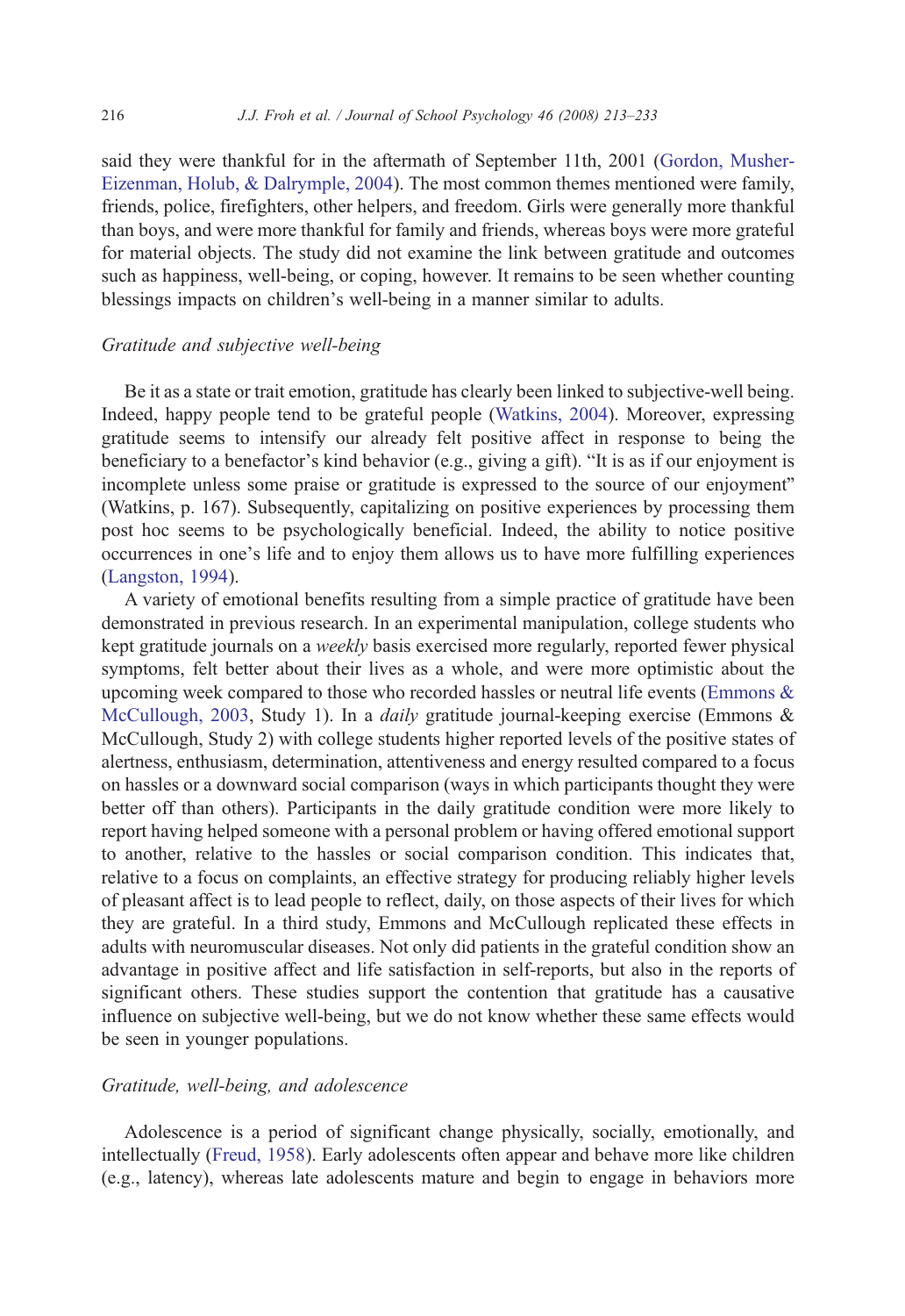typical of adults. The fact is they are neither. Rather, this is a transitional period between childhood and adulthood and, as with most transition periods, negotiation is difficult ([Holmbeck & Kendall, 2002\)](#page-19-0). Indeed, given the tumultuous nature of this developmental period, early adolescence is oftentimes associated with an increase in familial distancing, relational disruption, and even depression [\(Silverberg & Steinberg, 1990; Steinberg, 1987\)](#page-20-0). Moreover, since adolescents experience rapid shifts in mood and extreme positive and negative affective valence ([Myers, 1992\)](#page-20-0), coupled often with feelings of disconnect, they may have difficulty sustaining an even level of positive affect.

Notwithstanding, if one looks at adolescence from a developmental perspective where both change and growth can occur one can view it in a more malleable and positive fashion. Specifically, in a period of change an opportunity is present for negative outcomes, stagnation, or positive psychological growth (Cicchetti & Toth, 1996, as cited in [Cicchetti](#page-19-0) [& Rogosch, 2002\)](#page-19-0). What variables influence this change? Factors such as poor school performance, difficulty at home and other negative experiences are likely to lead to more disruptions ([Petersen, Compas, & Brooks-Gunn, 1993](#page-20-0)). However, it stands to reason that positive experiences such as family cohesion, strong parental and peer bonds, and academic success or perceptions (e.g., optimism; i.e., [Seligman, 1995\)](#page-20-0) would lessen mood disruptions and enhance life experiences [\(Langston, 1994\)](#page-19-0).

Therefore, capitalizing on one's strengths and fostering positive attributes (e.g., gratitude and optimism) may buffer against such negative outcomes and the development of psychological maladies ([Masten, 2001; Seligman, 1995\)](#page-19-0). To illustrate, life satisfaction mediates the relationship between parenting style and adolescent problem behavior [\(Suldo](#page-20-0) [& Huebner, 2004a](#page-20-0)) and moderates stressful life events and externalizing disorders (Suldo  $\&$ [Huebner, 2004b\)](#page-20-0). Furthermore, happy adolescents tend to report fewer symptoms of depression and anxiety [\(Gilman & Huebner, 2003](#page-19-0)) and less substance abuse [\(Zullig, Valois,](#page-20-0) [& Huebner, 2001\)](#page-20-0) and violent behaviors (e.g., physical fighting and weapon carrying; i.e., [Valois, Zullig, & Huebner, 2001\)](#page-20-0). Though adolescence can be described as turbulent and stressful on both the adolescents themselves and the family system as a whole ([Freud,](#page-19-0) [1958\)](#page-19-0), happiness and well-being may mitigate these effects and buffer future occurrences.

#### The present study

To summarize, the empirical study of gratitude in children is largely uncharted territory. Furthermore, and to the point of this study, it is unknown whether gratitude is an innate feeling that may be manifested differently as a function of developmental stage and sex of the child, whether gratitude can be cultivated on a regular basis, and if so, in what ways does it influence positive psychological functioning. [Gordon et al. \(2004\)](#page-19-0) suggest that classroom discussions and exercise in which children are encouraged to reflect on the sources of gratitude in their own lives may be effective in supporting positive development in children.

To this end, the primary purpose of the current study was to partially replicate [Emmons](#page-19-0) [and McCullough \(2003\)](#page-19-0) with an early adolescent population. Following their methodology, we randomly assigned classes of 6th and 7th graders to either a gratitude, hassles, or control condition for a period of 2 weeks and then examined the effect of the intervention on psychological, physical, and social well-being at both an immediate post-test and 3-week follow-up. Given gratitude's relationship to well-being in adult samples and that gratitude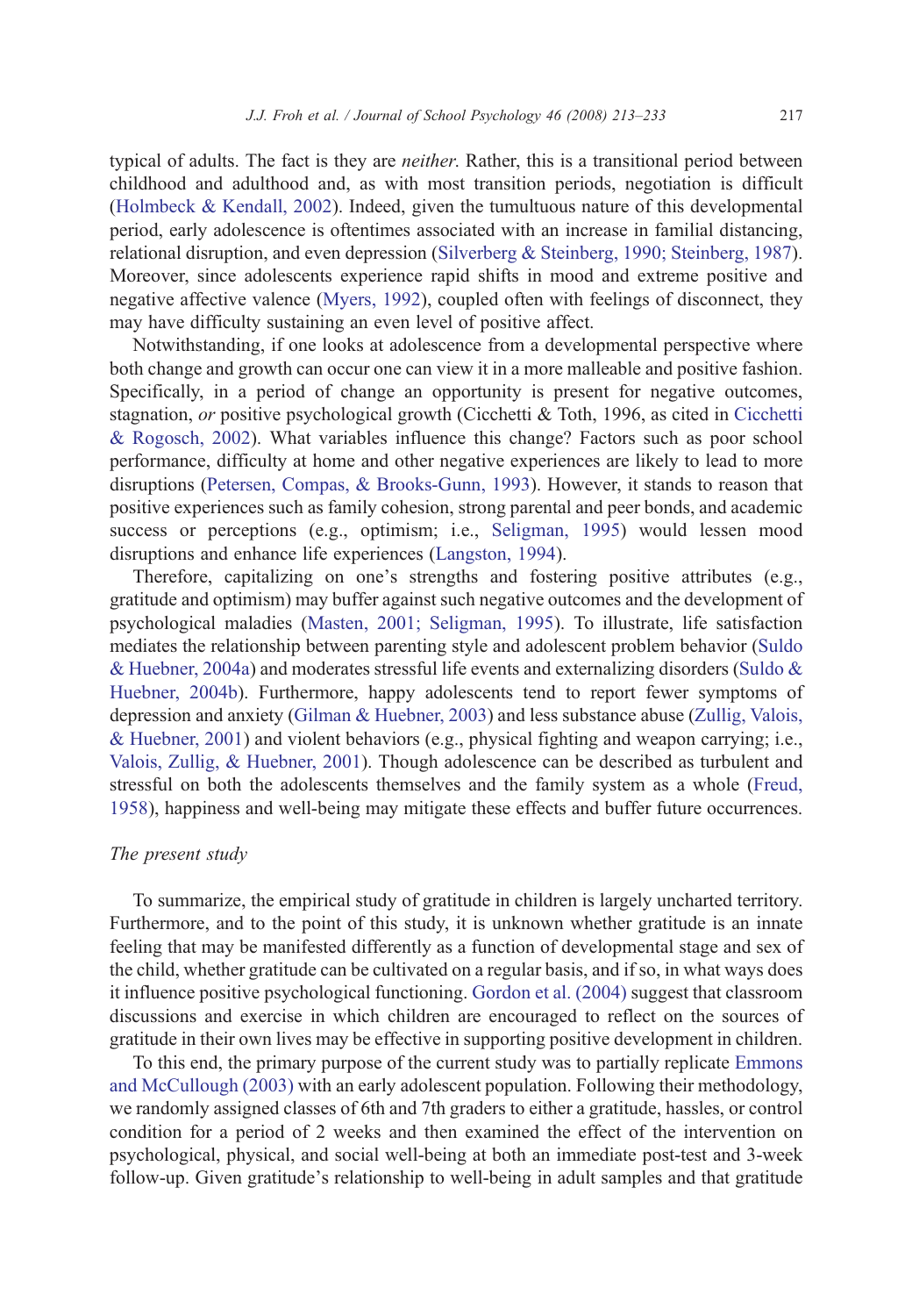may begin to develop in early adolescence it makes logical sense that counting one's blessings within early adolescence will, indeed, be related to well-being and other positive outcomes (e.g., prosocial behavior). Subsequently, we hypothesized that the gratitude induction (i.e., counting blessings) will be related to greater subjective well-being, appreciation toward aid, prosocial behavior, and fewer physical symptoms when compared to those participants who either focus on irritants or serve as controls. Furthermore, we hoped that providing adolescents gratitude fostering techniques would be valuable in helping them achieve sustainable well-being.

## Method

#### Participants

The sample consisted of 221 middle school students in grades 6 and 7 (Mean age = 12.17, SD = .67) who were enrolled in mandatory curriculum (gratitude:  $n=76$ , hassles:  $n=80$ , control:  $n=65$ ). All classes (i.e., 11 total) presently enrolled in this curriculum were asked to participate. There were 49.8% males and 40.7% females (9.5% failed to report their sex) with the majority being Caucasian (68.9%). One class in the control group did not complete the measures during one of the daily collections (i.e., the 8th day) due to the teacher forgetting to distribute the packets. Moreover, three 6th grade classes, one from each experimental condition, did not complete pre-test measures on the date set, as did all other classes, due to a field trip. Therefore, these 3 classes completed pretest measures on the second day of data collection. Please see the results section concerning between group differences with these distinct groups.

## Measures

Before the study commenced, several school psychologists and school psychology interns reviewed all the measures used by [Emmons and McCullough \(2003\)](#page-19-0) for age appropriate language. The principal investigator piloted the measures on several students (none of which were included in the sample) chosen randomly from the school population. Upon taking all of this feedback into consideration, a final version was created and reviewed by the first and second author until an agreement was reached for all items.

Some measures were given at every data point, while others were not. The assessment summary for specific data points and measures is as follows. At the pre-test, participants completed the demographics and measures assessing well-being, life satisfaction, physical symptoms, reactions to aid, and prosocial behavior. In between the pre- and post-test, only the well-being ratings and prosocial behavior measure were completed. Demographics aside, the measures completed during the immediate 2-week post-test and 3-week followup were identical to those completed at the pre-test.

#### Well-being ratings

The 30 affect terms, which included additional terms specific to gratitude (i.e., grateful, thankful, appreciative), used by [Emmons and McCullough \(2003\)](#page-19-0) were considered. The following 25 affect items were used: interested, distressed, excited, alert, irritable,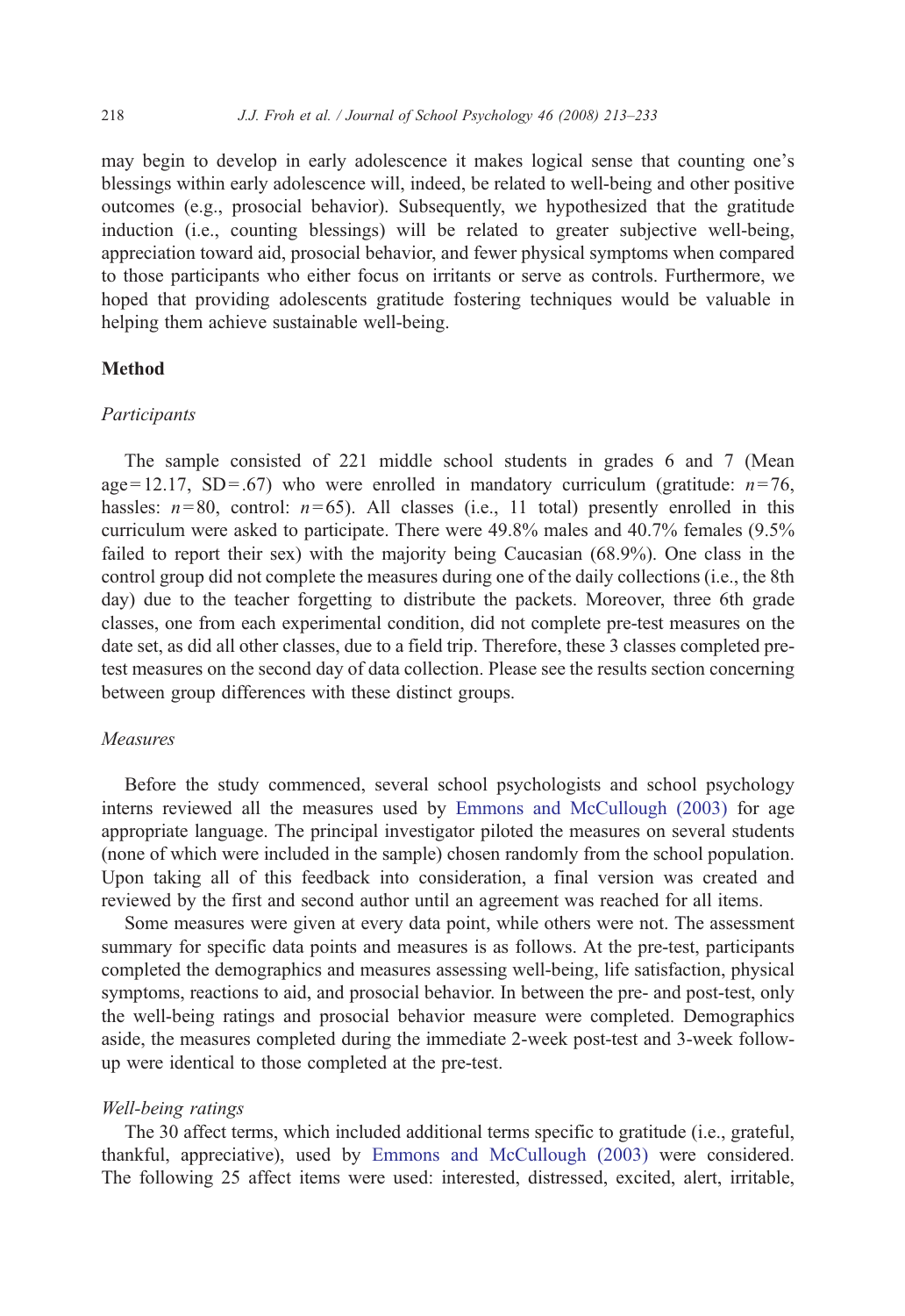ashamed, grateful, upset, strong, nervous, guilty, determined, thankful, attentive, forgiving, hostile, hopeful, enthusiastic, active, inspired, afraid, jittery, proud, appreciative, and scared. Each item was followed by a Likert scale from 1 (not at all) to 5 (extremely). Participants were asked to rate the amount they experienced each feeling "since yesterday"

#### Life satisfaction

on a daily basis.

The two items used by [Emmons and McCullough \(2003\)](#page-19-0) to assess concurrent and prospective overall life satisfaction were utilized. Specifically, participants were asked to rate how they felt about their life as a whole "during the past few weeks" on a Likert scale from  $-3$  (terrible) to  $+3$  (delighted). This item was modeled after Andrews and Withey (1976) (as cited in Emmons & McCullough). Moreover, participants were instructed to rate how they expected to feel about their life "next week" on a Likert scale ranging from −3 (expecting the worst) to  $+3$  (expecting the best).

Given the multidimensional aspect of life satisfaction in children and adolescents ([Huebner, 1994\)](#page-19-0) participants were asked to complete the Brief Multidimensional Students' Life Satisfaction Scale (BMSLSS) ([Seligson, Huebner, & Valois, 2003](#page-20-0)). The BMSLSS is designed to assess both the higher-order domain of general life satisfaction (i.e., overall life satisfaction), in addition to different lower-order domains, which in this case are single items. Overall life satisfaction is measured via summing respondents' scores across the five items. The BMSLSS is a 5-item scale used to assess the domains of life satisfaction deemed most pertinent to children and adolescents. Namely, items assess satisfaction in the areas of family life, friendships, school experience, self, and living environment (i.e., residency). The response options are on a 7-point Likert scale ranging from 1 (terrible) to 7 (delighted). Internal consistency is acceptable, with alphas of .75 and .81 for middle and high school students, respectively. Confirmatory factor analyses support its construct validity with a total life satisfaction score accounting for 50% of the total variance. Construct validity for the five one-item domain scores is also supported via multitrait–multimethod analyses ([Huebner, Suldo, & Valois, 2003\)](#page-19-0).

#### Physical symptoms

Participants were asked to check off "the following things you have experienced over the past 2 weeks." The subsequent symptoms were listed: headaches, dizziness, stomach ache/ pain, shortness of breath, chest pain, runny nose, feeling chilly or really hot, not feeling hungry or not eating, coughing/sore throat, stiff or sore muscles, nausea or felt like you were going to throw up, and other. Given the age of the sample, minor variations were made to those used by [Emmons and McCullough \(2003\),](#page-19-0) who indicated this measure to be valid and reliable in assessing self-perceived health. To illustrate, "hot or cold spells" was replaced by "feeling chilly or really hot." "Acne/skin irritation" was omitted by accident in recreating this measure.

#### Reactions to aid

Gratitude is an emotion experienced as a result of being the recipient of a benefit. Therefore, modeling after [Emmons and McCullough \(2003\),](#page-19-0) participants were asked at pretest, post-test, and follow-up to "check off how you handled the most serious problem you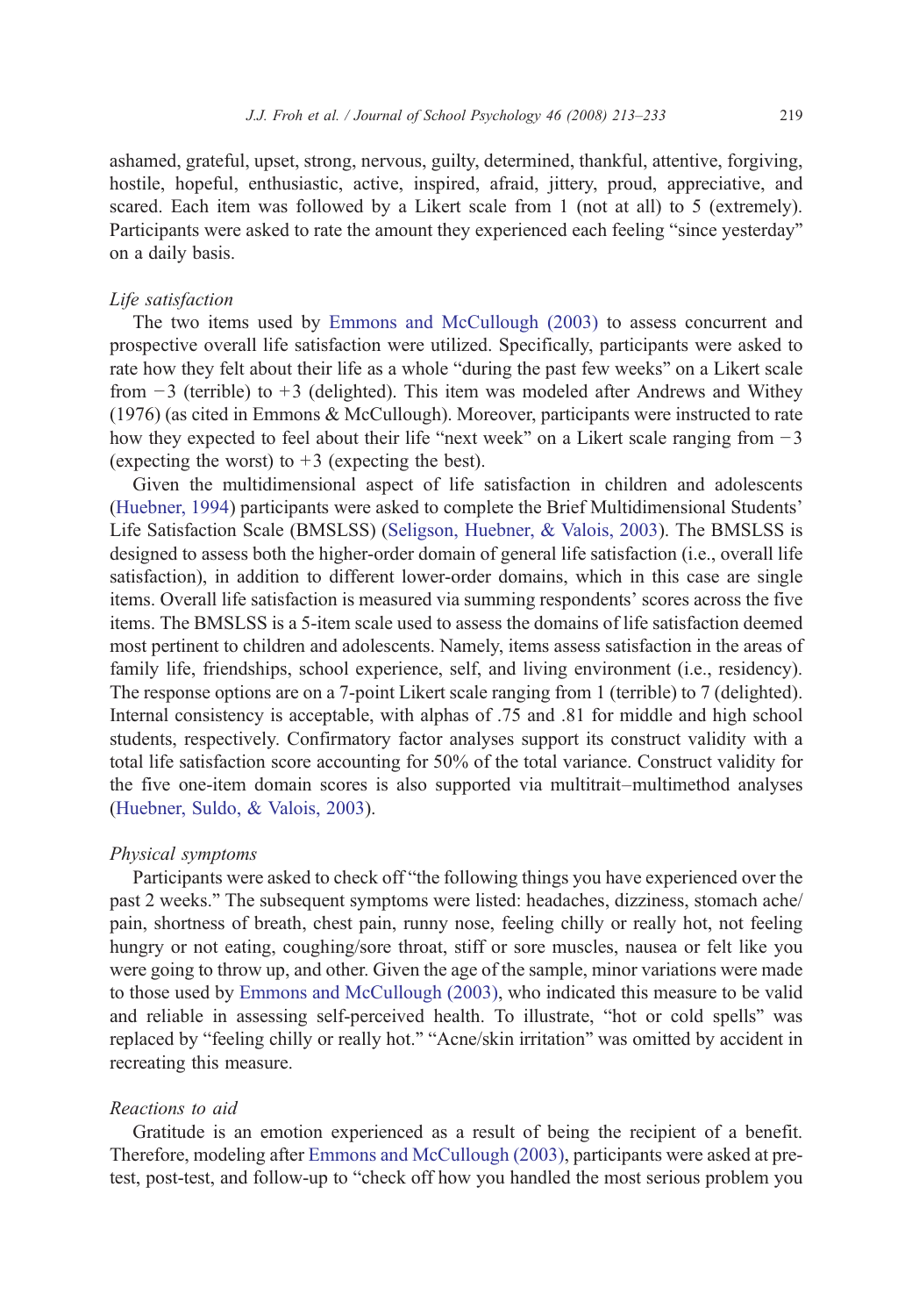dealt with over the past few weeks." The options were: accepted sympathy from someone, talked to someone about how you were feeling, and got help or advice from someone. If the participant indicated that they engaged in such a coping response, they were provided with the following instructions: "Please rate how you felt toward the person who helped you using the following feelings." The affect adjectives provided were: grateful, annoyed, embarrassed, surprised, understood, glad, frustrated, and appreciative. All adjectives were followed by a Likert scale ranging from 1 (not at all) to 5 (extremely).

#### Prosocial behavior

Participants were asked daily to indicate the degree to which they engaged in prosocial behavior. Specifically, they were instructed to answer "yes" or "no" to the following questions: "Have you helped someone with a problem since yesterday?" and "Have you offered someone emotional support since yesterday?" Similar items were used in [Emmons](#page-19-0) [and McCullough \(2003\)](#page-19-0).

#### Procedure

A quasi-experimental design was followed by randomly assigning 11 classes to 1 of 3 conditions (i.e., gratitude, hassles, and control). Four classes each received the gratitude or hassles condition (8 classes total) and three classes served as no-treatment controls. Students enrolled in "Family and Consumer Science" were sought for participation because the curriculum is mandatory. As such, the probability of obtaining a representative sample from the total school population (e.g., honors and special education) was increased.

Participants in the gratitude condition were asked to list up to five things they were grateful for since yesterday. Specifically, participants were given the following instructions: "There are many things in our lives, both large and small, that we might be grateful about. Think back over the past day and write down on the lines below up to five things in your life that you are grateful or thankful for."

In the hassles condition, participants were instructed that: "Hassles are irritants — things that annoy or bother you. They occur in various areas of life, including our family, friendships, school, health, and so on. Think back over the past day and, on the lines below, list up to five hassles that occurred in your life." The control group just completed the measures. Aside from the counting of blessings or burdens, conditions were equal.

There are a variety of comparison conditions that might be used. We have reason to believe that a life hassles control group is an appropriate control condition. First, we wished to replicate the previous studies by [Emmons and McCullough \(2003\).](#page-19-0) Second, and more importantly, we wished to create an explicit contrast to the counting blessings condition. In the gratitude condition, participants are focused on the presence of a positive outcome or uplift. In the hassles condition, participants are focused on the presence of a negative outcome or stressor. Third, benefit-finding and fault-finding are contrasting attentional foci that we believe are of equivalent psychological meaning and magnitude in terms of the nature of circumstances listed. Hassles have personalized meanings that make them salient, noticeable, and memorable (Lazarus  $\&$  Folkman, [1984\)](#page-19-0). They depend upon how life is experienced and bear an inexact relationship to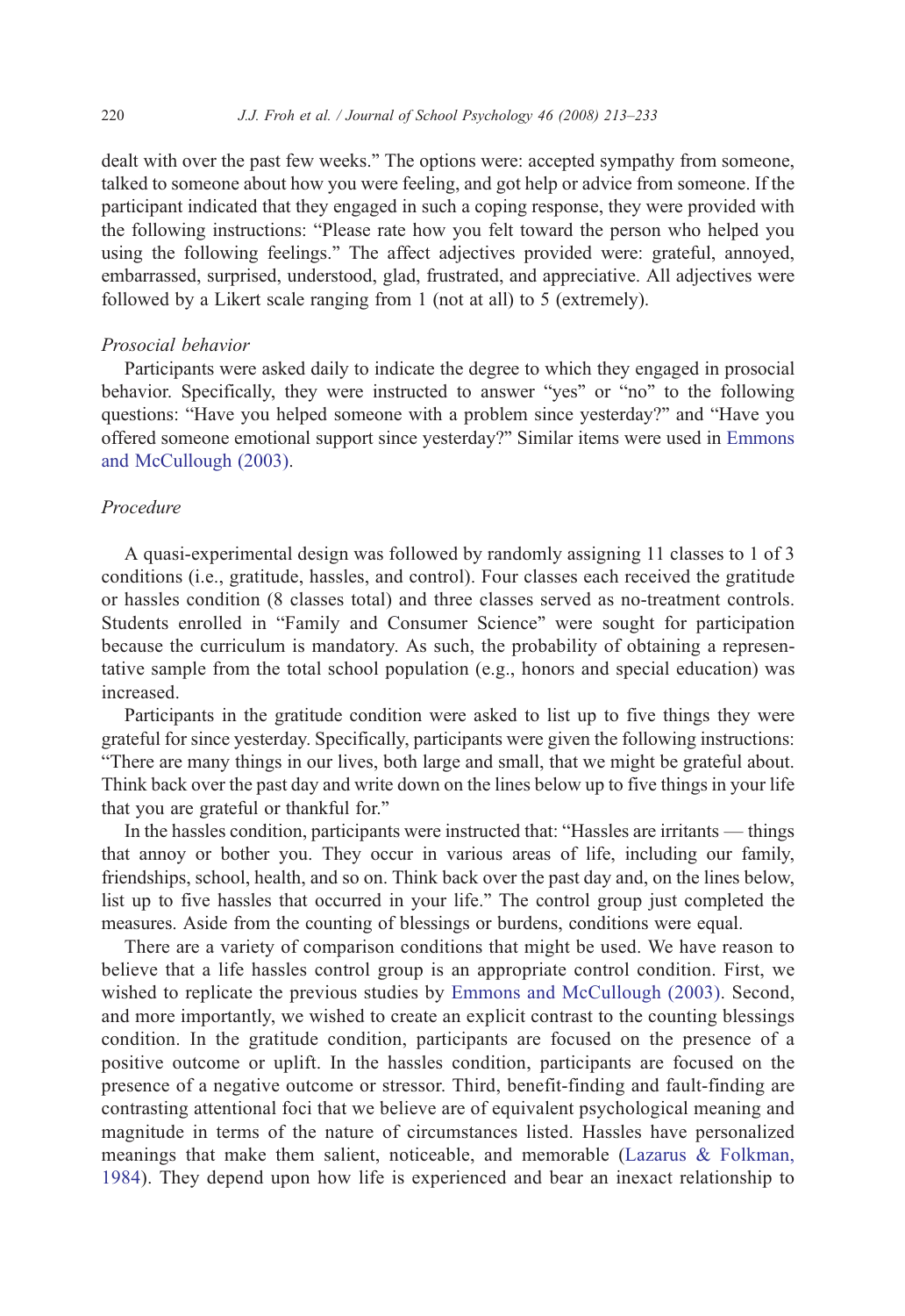actual life events encountered. Unlike major life events, these are frequently recurring in daily life and are often taken for granted because they seem relatively unimportant compared with major life events (Lazarus & Folkman). Similarly, daily blessings may also seem unimportant compared to the really significant positive events in life and are apt to be taken for granted unless a person is asked to consciously focus on them. Blessings are also highly dependent upon appraisal processes. For example, one child might include "that my parents are strict" as a hassle, whereas another might see parental concern as something to be thankful for. Gratitude interventions are still a nascent area of research and there is not yet a widely accepted standardized paradigm to draw upon, but for the reasons articulated above we believe the hassles condition provides a sensible and justifiable comparison group.

Modeling after [Emmons and McCullough \(2003\),](#page-19-0) participants were provided with these instructions followed by five blank lines to indicate their responses. Daily ratings were completed after the gratitude and hassles listings so as to reduce the effects of experimental demand. Data were collected daily for 2 weeks during class instruction time with a 3-week follow-up. Therefore, given the nature of a school's schedule, data were collected on Monday through Friday for weeks 1 and 2 and then 3 Fridays from the immediate post-test for the follow-up. Prior research (Emmons & McCullough) indicated significantly larger effect sizes for both the promotion and inhibition of gratitude for daily inductions that continued for 2 weeks versus weekly inductions for 10 weeks. Therefore, due to the stronger effects for counting blessing's daily versus weekly, we opted for participants to engage in the intervention daily for 2 weeks.

Several weeks prior to commencement, the principal investigator introduced himself to the entire classroom and stated, "In a few weeks, I am going to ask you to help me answer some questions about what kids think and feel. Would everyone be able to help me?" All students were also informed that not contingent on participation each class would be receiving donuts as an expression of gratitude when the study was completed. One week prior to pre-test, the principal investigator met with each teacher independently and reviewed all measures and general instructions. Two out of the three teachers were kept blind to hypotheses and were unaware of the three experimental conditions. They were only informed of the particular condition (i.e., counting blessing's or hassles) assigned to their class. However, due to scheduling and class size, one teacher had four hassles classes and one control class. Therefore, though this teacher was also kept blind to the hypotheses, it is possible that she was cognizant that between group differences were expected. Nonetheless, since the teachers assigned to the intervention were informed of the explicit instructions, given the age of the participants and likely questions to be asked, possible demand characteristics in this regard may have been present. Therefore, to aid in the standardization of the intervention and decrease the influence of demand characteristics, teachers were provided with a script to introduce the study to the participants. While all three teachers received identical scripts for introducing the study, two teachers were each provided with either the directions for the gratitude or the hassles condition. Due to the scheduling and class size conflict previously mentioned, one teacher was given an instruction set for both the hassles and control condition. Further addressing potential demand characteristics, the principal investigator and a school psychology intern conducted several random integrity checks. Data packets were distributed to and collected from each teacher daily for all data points.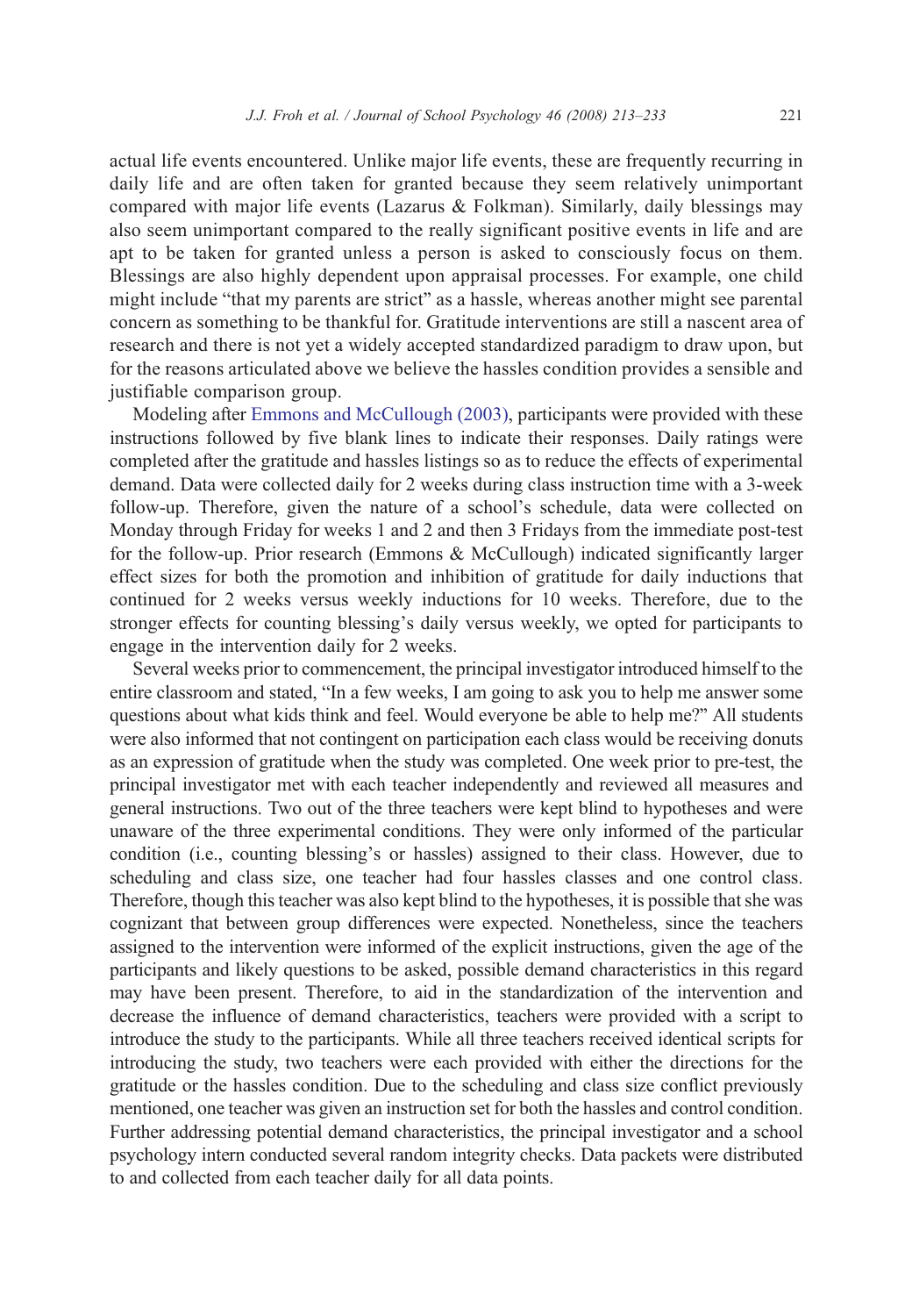## **Results**

Due to the conceptually replicating nature of the current study, analyses by [Emmons](#page-19-0) [and McCullough \(2003\)](#page-19-0) were used as a guide; however, additional analyses were conducted given the use of supplementary measures and alternative hypotheses. If post or follow-up data were missing, a very conservative approach assuming no change from pretest scores was followed and pre-test scores were entered in place of the missing post-test or follow-up data. This was done for all dependent variables. It should also be noted that pre-test scores for each dependent variable (e.g., gratitude) were used as the covariate in all one-way analyses of covariance (i.e., ANCOVA). This was deemed particularly necessary to control for any history effects potentially created by the field trip. Indeed, independent samples *t*-tests yielded significant differences ( $p$ <.05) between the control class (n=22) that went on the field trip compared to the control classes  $(n=43)$  that completed data on the pre-determined pre-test date. Specifically, the classes that completed measures on the pre-arranged date reported significantly greater positive affect and optimism about the upcoming week compared to the other controls. All other between group comparisons for the remaining two conditions at pre-test on the dependent variables was non-significant. Consequently, all data were used for analyses and discrete variables (i.e., 999) for the three classes that attended the field trip were entered into the dataset on the first day of data collection after the pre-test (i.e., day 2).

## Factor analyses and composite scores

The three adjectives related to gratitude (i.e., grateful, thankful and appreciative) were combined to form daily composites of gratitude, as well as an 8-day aggregate (i.e., all days excluding pre, post, and follow-up), post-test, and 3-week follow-up composite. Alphas ranged from .78 to .88 for all 11 data points. Overall, these three items were highly correlated.

Composite affect variables were created for the remaining 22 adjectives. Due to error in duplicating the affect scale, there were two "distressed" adjectives. Therefore, we took the mean for the two distressed items, created a daily distressed variable for each data point, and then aggregated these daily means to create a total distressed composite. This correction seemed appropriate because the two distressed variables significantly correlated ( $p<.01$ ) at each day. All correlations were at or above .64. Eight day affect composite variables included days 2 through 9, which excluded pre-test, post-test and follow-up.

Eight-day composites (i.e., all data points excluding pre, post, and follow-up scores) of positive and negative affect were calculated via a principal components factor analysis with an oblique rotation using the 8-day mean composites of the 22 affect adjectives (excluding grateful, thankful, and appreciative). Using eigenvalues greater than 1.0, three factors yielded eigenvalues greater than 1.0, with the eigenvalues dropping markedly from the second to third factor (i.e., 6.1 to 1.3). Therefore, we determined that two factors were present. We then re-ran the factor analysis specifying only two factors be extracted. Here, the two factors accounted for 63.89% of the variance. Additionally, a scree plot clearly indicated that two factors were present, as there was a sharp break in the line beyond the two factors. All of the items loaded where expected. Specifically, the largest loading for the first factor (i.e., positive affect) on the second factor (i.e., negative affect) was .14. Moreover, the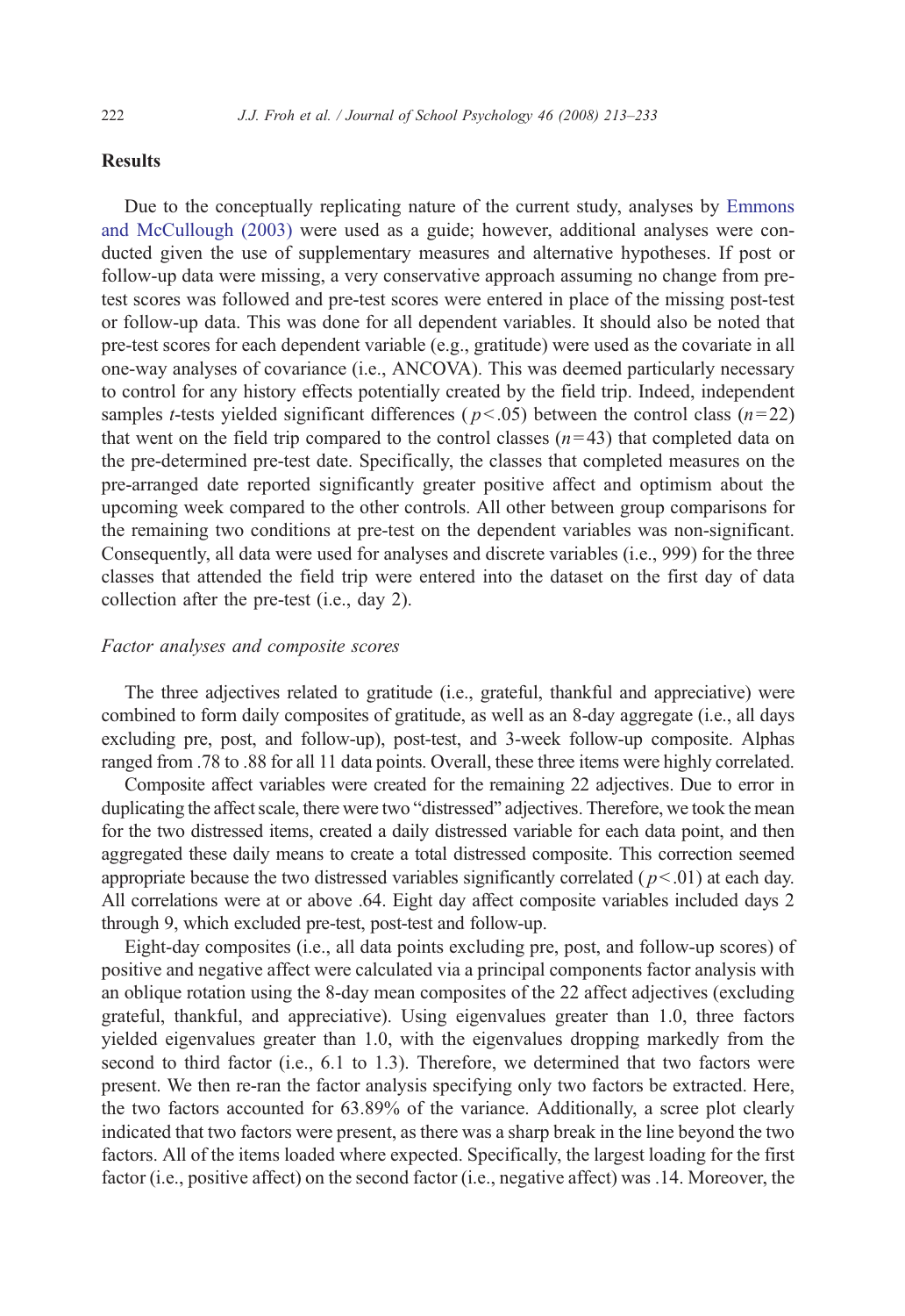largest loading of a negative affect item on the positive affect factor was .11. The positive and negative affect factor accounted for 36.03% and 27.85% of the variance, respectively. Even with using an oblique rotation, the positive and negative affect scores were virtually unrelated  $r(229) = .11, p > .05$ .

Internal consistency was strong for the negative and positive affect variables at post and follow-up. Alphas were .91 and .92 for positive and negative affect at post, respectively, and .90 and .91 for positive and negative affect at follow-up, respectively. Overall, the affect composites seemed to have been measured reliably.

Concerning grateful emotions in response to receiving aid, the four feelings of grateful, appreciative, understood, and glad were summed into a composite variable at pre, post, and follow-up. Indeed, highly reliable composites were attained with alphas of .77, .85, and .88 at pre, post, and follow-up, respectively.

Overall life satisfaction composites were created by summing the five items of [Huebner](#page-19-0) [et al.'s \(2003\)](#page-19-0) multidimensional scale. Cronbach's alpha was .77, .85, and .88 for pre, post, and follow-up, respectively. A principal components factor analysis confirmed Huebner et al.'s finding of a higher order overall life satisfaction score. Indeed, the first factor accounted for 52.82%, 62.68%, and 68.24% of the variance at pre, post, and follow-up, respectively. A scree plot clearly illustrated one meaningful factor. While the two items measuring life satisfaction with the past few weeks and anticipated life satisfaction in the next week were significantly correlated (i.e.,  $p < .001$ ) at the pre-test, post-test, and 3-week follow-up, these items were used as separate dependent variables following the procedure of [Emmons and McCullough \(2003\).](#page-19-0) Our main focus was to compare the results of this study using an early adolescent sample to those of Emmons and McCullough with adults.

#### Well-being

## Gratitude

An ANCOVA was used to determine if the three conditions (i.e., gratitude, hassles, and control) differed with respect to felt gratitude over the 8 days between pre- and post-test, at post-test, or follow-up. A significant main effect existed for the post-test and follow-up variable,  $F(2,213) = 3.92$ , MSE = 1.05,  $p < .05$ ,  $\eta^2 = .04$  and  $F(2,208) = 4.48$ , MSE = .95,  $p=0.01$ ,  $\eta^2=0.04$ , respectively. Effect sizes indicated a small to medium effect for both variables. Follow-up tests revealed that the gratitude condition reported greater gratitude compared to the hassles group using the post-test,  $F(1,213)=6.63$ ,  $p=.01$  and follow-up variable,  $F(1,213) = 7.97$ ,  $p < 0.01$ . A significant interaction between sex and condition was not present using the 8-day aggregate, post-test, or follow-up as the dependent variable. The means and standard deviations for the 8-day aggregate, post-test, and 3-week follow-up gratitude composite variables for all conditions appear in [Table 1](#page-11-0).

## Positive and negative affect

A main effect did not exist for condition when using either the 8-day, post-test, or 3-week follow-up positive affect composite as the dependent variable. However, differences existed between conditions with respect to negative affect. Specifically, using the 8-day negative affect composite as the dependent variable, condition yielded a significant main effect, F  $(2,215)= 6.89$ , MSE = .23,  $p< 0.01$ ,  $\eta^2$  = .06, indicating a moderate effect. Follow-up tests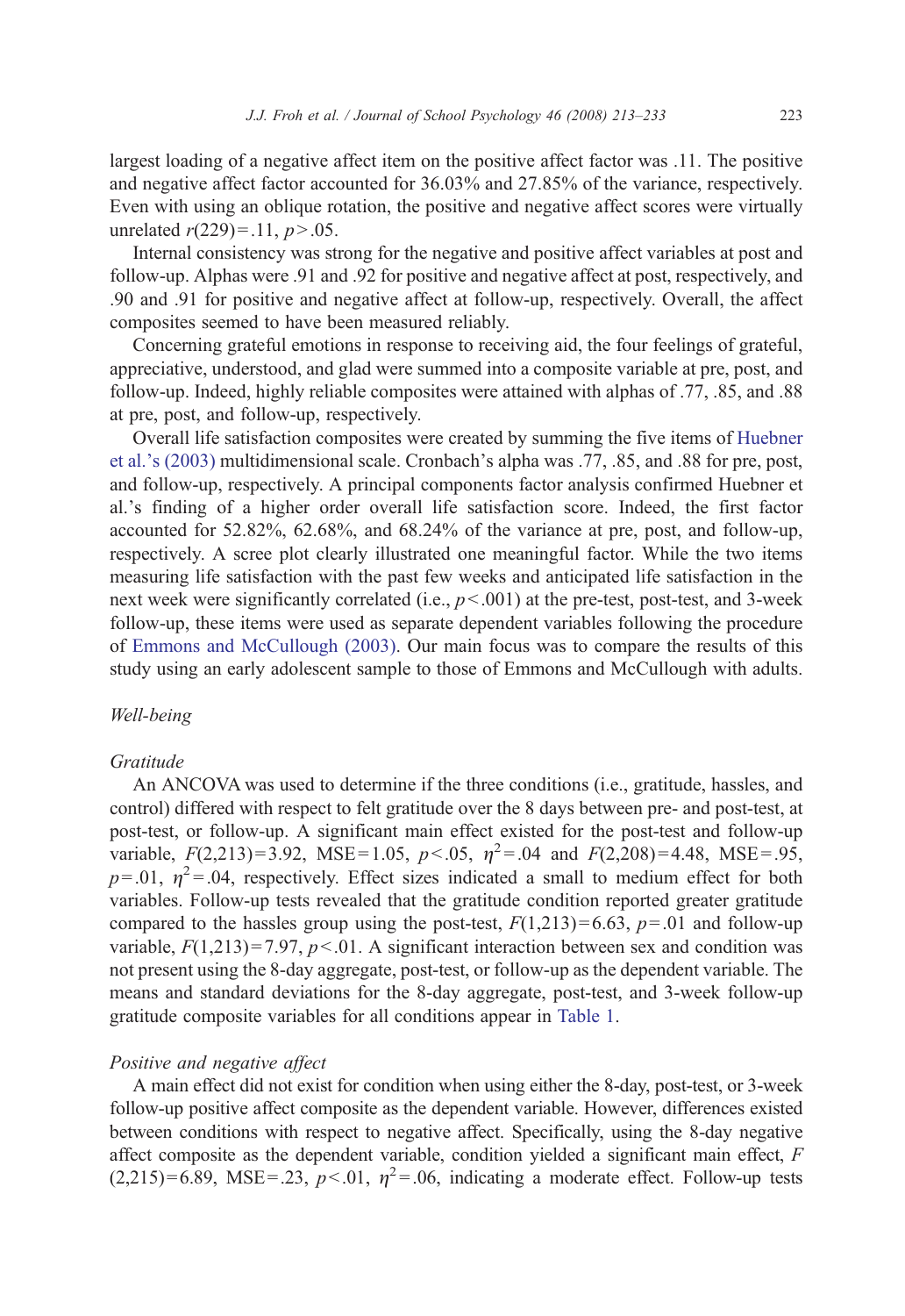| Dependent variable | Gratitude   | Hassles     | Control        |                    |
|--------------------|-------------|-------------|----------------|--------------------|
| 8-day aggregate    | 3.35(1.11)a | 3.20(1.03)a | $3.54$ (.91)a  | 2.45(2, 215)       |
| Post-test          | 3.32(1.26)a | 2.98(1.25)b | 3.42 (.97)ab   | $3.92*(2, 213)$    |
| Follow-up          | 3.56(1.12)a | 3.19(1.25)b | $3.60$ (.95)ab | $4.47*$ $(2, 208)$ |

Table 1

Effects of experimental condition on gratitude for 8-day aggregate, post-test, and follow-up composites

Note. The values under the condition columns represent means of gratitude. Numbers in parentheses next to these means indicate standard deviations. Values adjacent to  $F<sup>s</sup>$  represent degrees of freedom. Means that do not share a letter are significantly different,  $p<0.05$ .  $p<0.05$ .

indicated that the gratitude condition reported significantly less negative affect compared to the hassles condition,  $F(1,215) = 9.12$ ,  $p < 0.01$ . Moreover, the controls appeared to experience significantly less negative affect compared to the hassles group,  $F(1,215) = 10.98$ ,  $p < 0.01$ .

Between-group differences in negative affect were also evident at both post-test and follow-up. ANCOVA's with either post,  $F(2,216)=4.01$ , MSE=.39,  $p<.05$ ,  $\eta^2=.04$ , or follow-up,  $F(2,214) = 7.14$ , MSE = .48,  $p < 0.01$ ,  $\eta^2 = 0.06$ , negative affect composite variables as the dependent measure yielded a significant main effect for condition. Effect sizes were considered moderate. L-matrix analyses were consistent with those for the 8-day negative affect composite variables. Specifically, at post-test the gratitude and control condition reported significantly less negative affect compared to the hassles group,  $F(1,216) = 5.05$ ,  $p<0.05$ ,  $F(1,216) = 6.85$ ,  $p<0.01$ , respectively. Such effects were maintained at the 3-week follow-up with the gratitude and control group indicating significantly less negative affect compared to the hassles condition,  $F(1,214) = 12.03$ ,  $p < 0.01$ . [Table 2](#page-11-0) illustrates the means and standard deviations by condition of negative affect for the 8-day, post-test, and followup composites.

#### Life satisfaction

The mean ratings, standard deviations, and group F's at post-test for global items of satisfaction with one's life (i.e., past few weeks and upcoming week) and the constructs measured by [Huebner et al's. \(2003\)](#page-19-0) BMSLSS (e.g., school and family) as dependent variables are shown in [Table 3](#page-12-0) only if significant main effects for condition were present. There was a significant main effect for the ratings of one's life satisfaction with the past few weeks. Participants in the control group reported significantly more satisfaction within this domain compared to the hassles group. The gratitude group rating the satisfaction with the

Table 2

Effects of experimental condition for 8-day aggregate, post-test, and follow-up negative affect composite

| Dependent variable | Gratitude     | <b>Hassles</b>   | Control       |                   |
|--------------------|---------------|------------------|---------------|-------------------|
| 8-day aggregate    | $1.65$ (.65)a | $1.92$ (.78) $b$ | 1.57(.54)a    | $6.89**$ (2, 215) |
| Post-test          | $1.63$ (.86)a | 1.91(.80)        | $1.56$ (.70)a | $4.01*(2, 216)$   |
| Follow-up          | $1.70$ (.78)a | $2.09(.98)$ b    | $1.60$ (.69)a | $7.14**$ (2, 214) |

<span id="page-11-0"></span>Note. The values under the condition columns represent means of negative affect. Numbers in parentheses next to these means indicate standard deviations. Values adjacent to F's represent degrees of freedom. Means that do not share a letter are significantly different,  $p<.05.$  \* $p<.05.$  \*\* $p<.01.$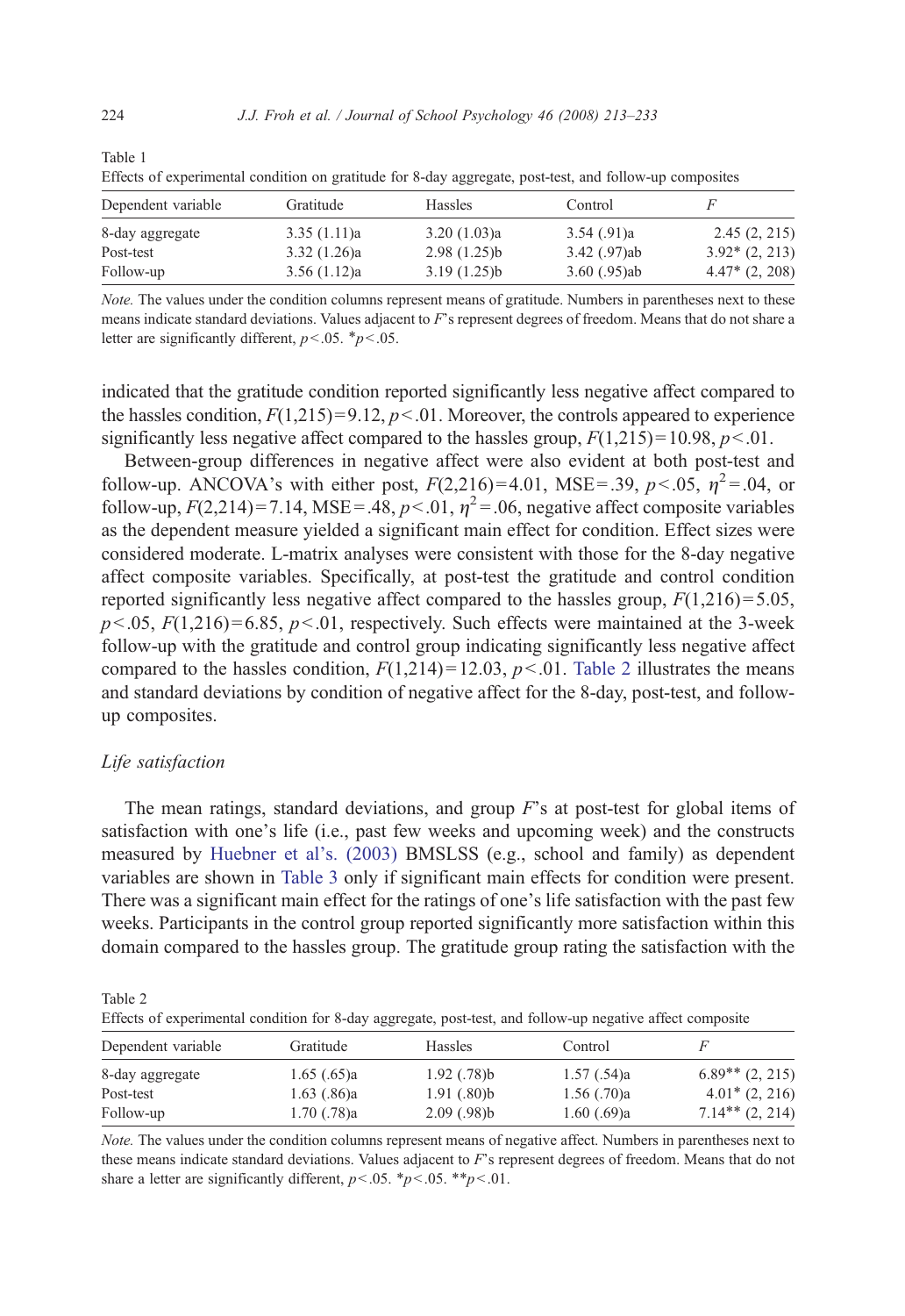| Sroup comparison on the satisfaction at post test |               |             |             |                 |  |
|---------------------------------------------------|---------------|-------------|-------------|-----------------|--|
| Dependent variable                                | Gratitude     | Hassles     | Control     |                 |  |
| Past few weeks                                    | 5.80 (1.29)ab | 5.47(1.49)b | 6.00(1.05)a | $3.50*(2, 202)$ |  |
| School experience                                 | 5.60(1.25)a   | 5.12(1.68)b | 5.25(1.35)b | $4.00*(2, 202)$ |  |

Table 3 Group comparison on life satisfaction at post-test

Note. The values under the condition columns represent means of life satisfaction. Numbers in parentheses next to these means indicate standard deviations. Values adjacent to F's represent degrees of freedom. Means that do not share a letter are significantly different,  $p < .05$ .  $\frac{k}{p} < .05$ .

past few weeks of their lives greater than the hassles group approached significance (i.e.,  $p = 0.063$ ). A main effect was evident for satisfaction with school experience, with the gratitude group indicating greater satisfaction with their school experience when compared to both the hassles and control group. Main effects did not exist for any other of the life satisfaction domains at post-test.

The same analyses were conducted as in the previous paragraph, except this time the participant's ratings of life satisfaction at the 3-week follow-up were used as the dependent variable. The gratitude group rated their upcoming week more favorably compared to hassles. Similar to post-test, participants in the gratitude condition were significantly more satisfied with their school experience than those in either the hassles or control condition (see [Fig. 1\)](#page-12-0). Concerning satisfaction with where one lives (i.e., residency), those in both the gratitude and control group indicated greater satisfaction compared to the hassles condition (see [Table 4](#page-13-0)). No other main effects for condition reached significance.

## Physical illness

A health composite score for post-test and the 3-week follow-up were created and used as the dependent variable. The composite variable was created by taking the sum of the 12 items at each data point. There were no significant between-group differences in physical health experiences.



<span id="page-12-0"></span>Fig. 1. Satisfaction with school experience at immediate post-test and 3-week follow-up.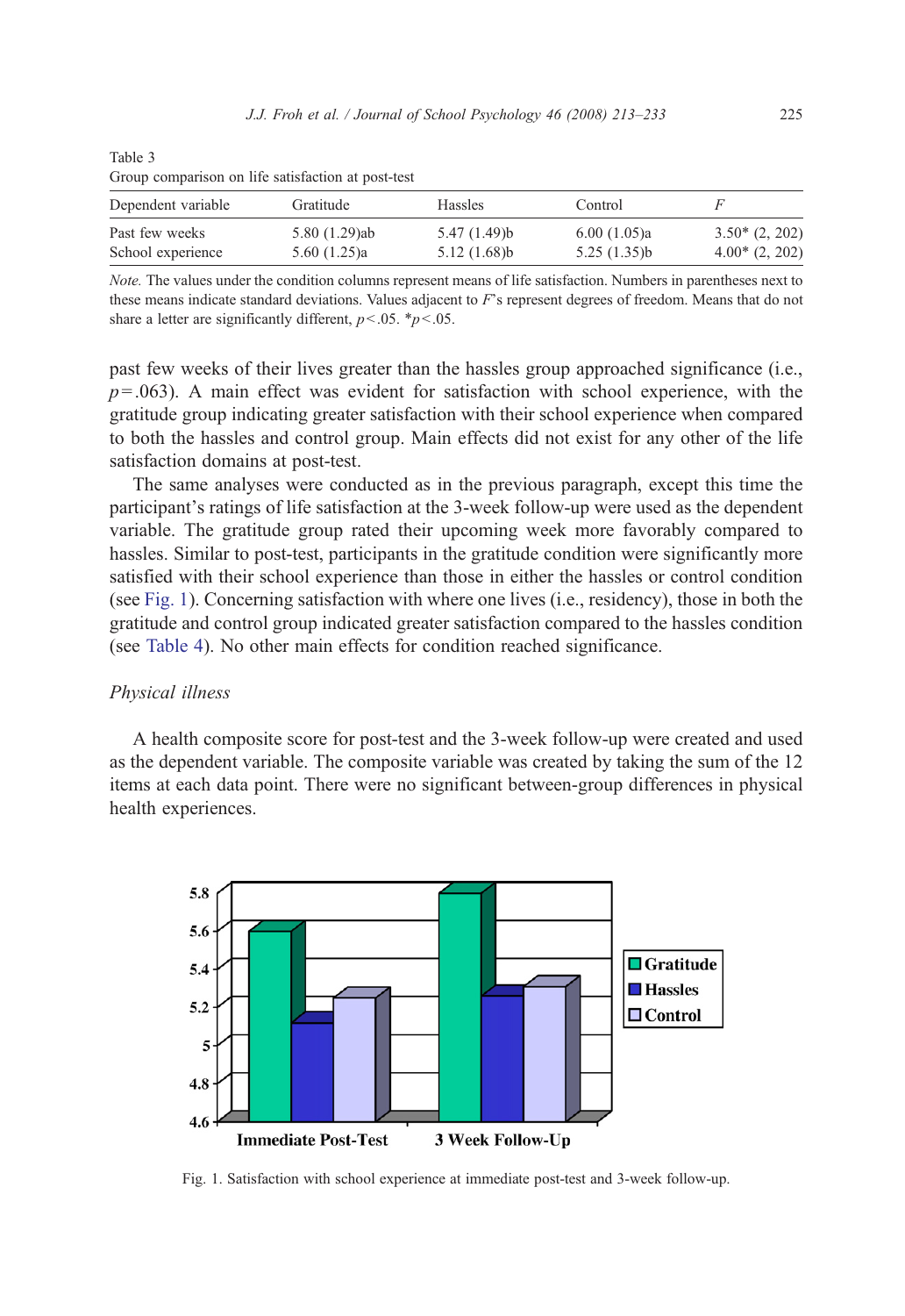| Dependent variable | Gratitude     | Hassles     | Control         |                  |
|--------------------|---------------|-------------|-----------------|------------------|
| Upcoming week      | 6.11(1.36)a   | 5.53(1.78)b | $5.90(1.20)$ ab | $3.17(2, 193)^*$ |
| School experience  | 5.80(1.21)a   | 5.26(1.80)b | 5.31(1.34)b     | $3.98(2, 194)^*$ |
| Residency          | $6.36$ (.96)a | 5.81(1.60)b | 6.23(1.20)a     | $3.67(2, 192)^*$ |

Table 4 Group comparison on life satisfaction at 3-week follow-up

Note. The values under the condition columns represent means of life satisfaction. Numbers in parentheses next to these means indicate standard deviations. Values adjacent to F's represent degrees of freedom. Means that do not share a letter are significantly different,  $p<.05.$  \* $p<.05$ .

## Reactions to aid

Ratings of well-being and life satisfaction were aggregated across conditions at pre-test, post-test, and the 3-week follow-up. Bivariate correlations with these composites and reported emotions of gratitude in response to aid, using the gratitude composite described earlier (i.e., summing the four feelings of grateful, appreciative, understood, and glad), at the respective data points (e.g., pre-test) were conducted. Grateful emotions in response to aid at all three data points were significantly correlated ( $p<.01$ ) with positive affect, life satisfaction over the past few weeks, optimism about the upcoming week, and overall life satisfaction (see [Table 5\)](#page-13-0). When further analyses were conducted with these same wellbeing measures, but this time examining the relationship they had with negative reactions toward aid, namely feeling annoyed, embarrassed, or frustrated, significant positive correlations were not obtained. In fact, many of the correlations yielded were significantly negative. Feeling surprised in response toward aid was positively related to positive affect at both post-test ( $r = .27$ ,  $p < .01$ ) and the 3-week follow-up ( $r = .25$ ,  $p < .01$ ). Overall, data suggest that grateful emotions in response to aid are uniquely related to positive affect and several aspects of life satisfaction.

The investigation between feeling grateful toward aid and condition was furthered via ANCOVA's. A main effect for condition was not present at the post-test when using felt gratitude toward aid as the dependent measure. However, a main effect existed at the 3 week follow-up,  $F(2,150) = 3.96$ , MSE = 1.29,  $p < .05$ ,  $\eta^2 = .05$ . Follow-up tests indicated that both the gratitude  $(M=3.76, SD=1.36)$  and control  $(M=3.88, SD=1.01)$  group reported significantly more grateful emotion in response to aid compared to the hassles group ( $M=3.22$ , SD = 1.43),  $F(1,150) = 6.96$ ,  $p<.01$ ,  $F(1,150) = 4.81$ ,  $p<.01$ , respectively.

| Table 5                                                                                                   |  |  |
|-----------------------------------------------------------------------------------------------------------|--|--|
| Bi-variate correlations of gratitude in response to aid and well-being at pre, post, and 3-week follow-up |  |  |

|                    |          |           | 3-week follow-up |  |
|--------------------|----------|-----------|------------------|--|
| Dependent variable | Pre-test | Post-test |                  |  |
| Positive affect    | .52      | .69       | .70              |  |
| Past few weeks     | .25      | .38       | .40              |  |
| Upcoming week      | .27      | .37       | .47              |  |
| Life overall       | .34      |           | .45              |  |

<span id="page-13-0"></span>Note. Pre-test  $N= 182-220$ , post-test  $N= 190-215$ , 3-week follow-up  $N= 183-235$ .  $p < 01$  for all correlations.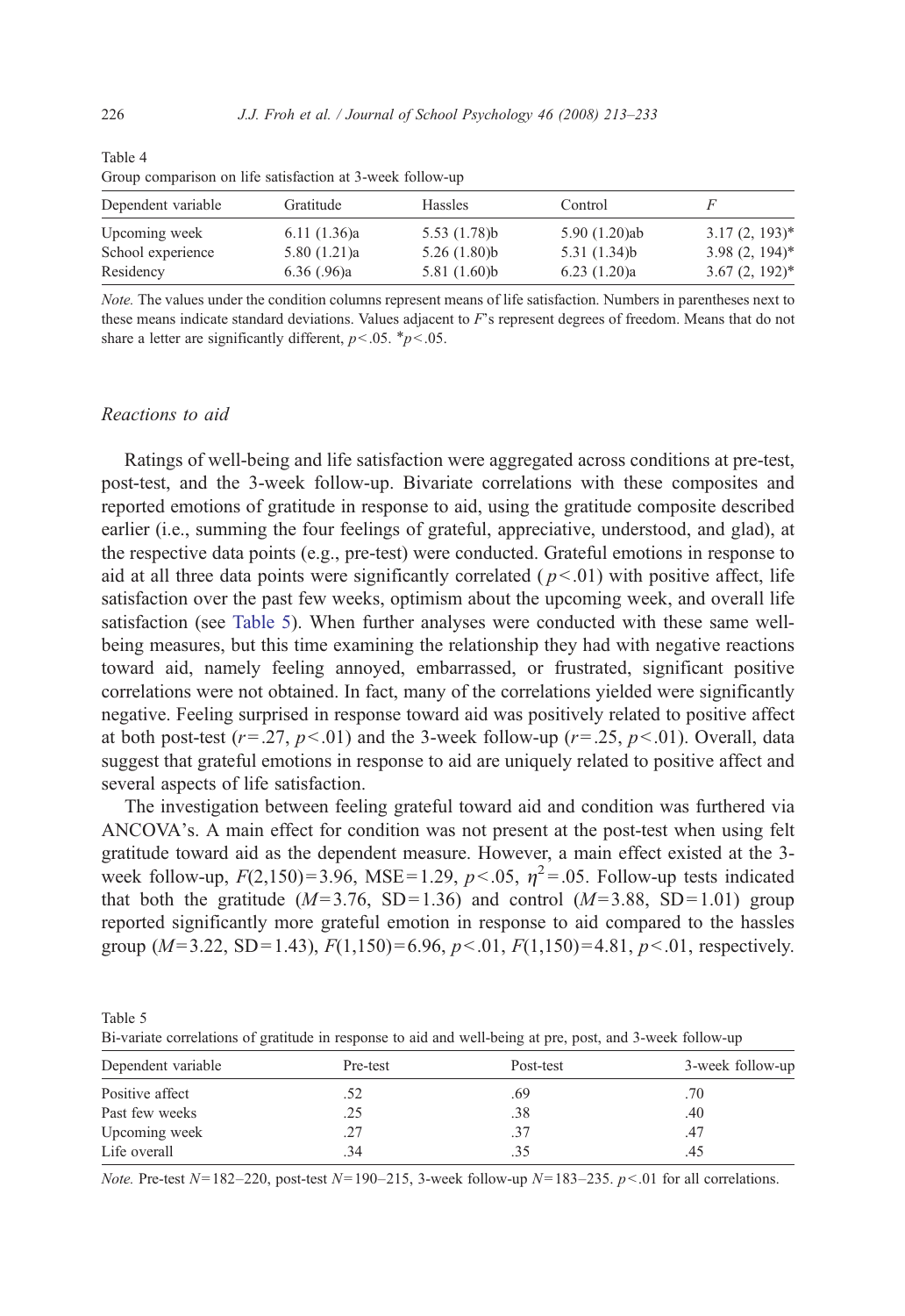Gratitude in response to aid as a mediator of experimental condition on general gratitude

Since the gratitude intervention was related to both greater gratitude in response to aid and greater gratitude in general (i.e., gratitude assessed daily) at the 3-week follow-up compared to hassles (but not to controls) a posteriori mediational analyses were conducted and restricted to only those participants in the gratitude and hassles conditions. We believed that those adolescents in the gratitude group reported greater general gratitude compared to hassles through an enhanced sense of gratitude in response to aid. Being more aware of and, consequently, grateful for various aspects of life that can be viewed as gifts may lead to greater overall gratitude.

We tested this hypothesis following the statistical specification of [Baron and Kenny](#page-19-0) [\(1986\)](#page-19-0). Three regression equations must be run to show mediation. Similar to all between group analyses conducted, general gratitude at pre-test was entered as the first step for the three subsequent regression equations. The first regression equation must show that the predictor (i.e., condition) has a significant effect on the mediator (i.e., gratitude in response to aid at the 3-week follow-up), which was indeed the case,  $\beta$ = 2.42,  $R^2$  change = .06, F change (1, 126)=9.33,  $p<0.01$ . Since condition was dummy coded as 0= hassles and 1 = gratitude, this indicates that the gratitude condition was related to enhanced gratitude in response to aid. The second regression equation must show that the predictor (i.e., condition) has a significant effect on the criterion variable (i.e., general gratitude at the 3 week follow-up), which also was the case,  $\beta$ =.44,  $R^2$  change=.03, F change (1, 150)= 6.93,  $p<0.01$ . Considering the dummy codes for condition, the gratitude condition was related to enhanced general gratitude. The third regression equation must show that the relationship between the intervention and criterion is non-significant when controlling for the mediator. Therefore, we simultaneously entered both the intervention and gratitude in response to aid at the 3-week follow-up as the predictors and general gratitude at the 3-week follow-up as the criterion variable into a regression equation. As hypothesized, intervention was no longer a significant predictor of general gratitude, with a drop from  $\beta$ =.44 to  $\beta$ =.30. Sobel's test [\(Sobel, 1982\)](#page-20-0) indicated that the reduction in intervention on general gratitude when controlling for gratitude in response to aid was significant ( $z=2.78$ ,  $p<0.01$ ).



<span id="page-14-0"></span>Fig. 2. Beta coefficients for the pathways among experimental condition, gratitude in response to aid, and general gratitude.  $**_p<.001$ .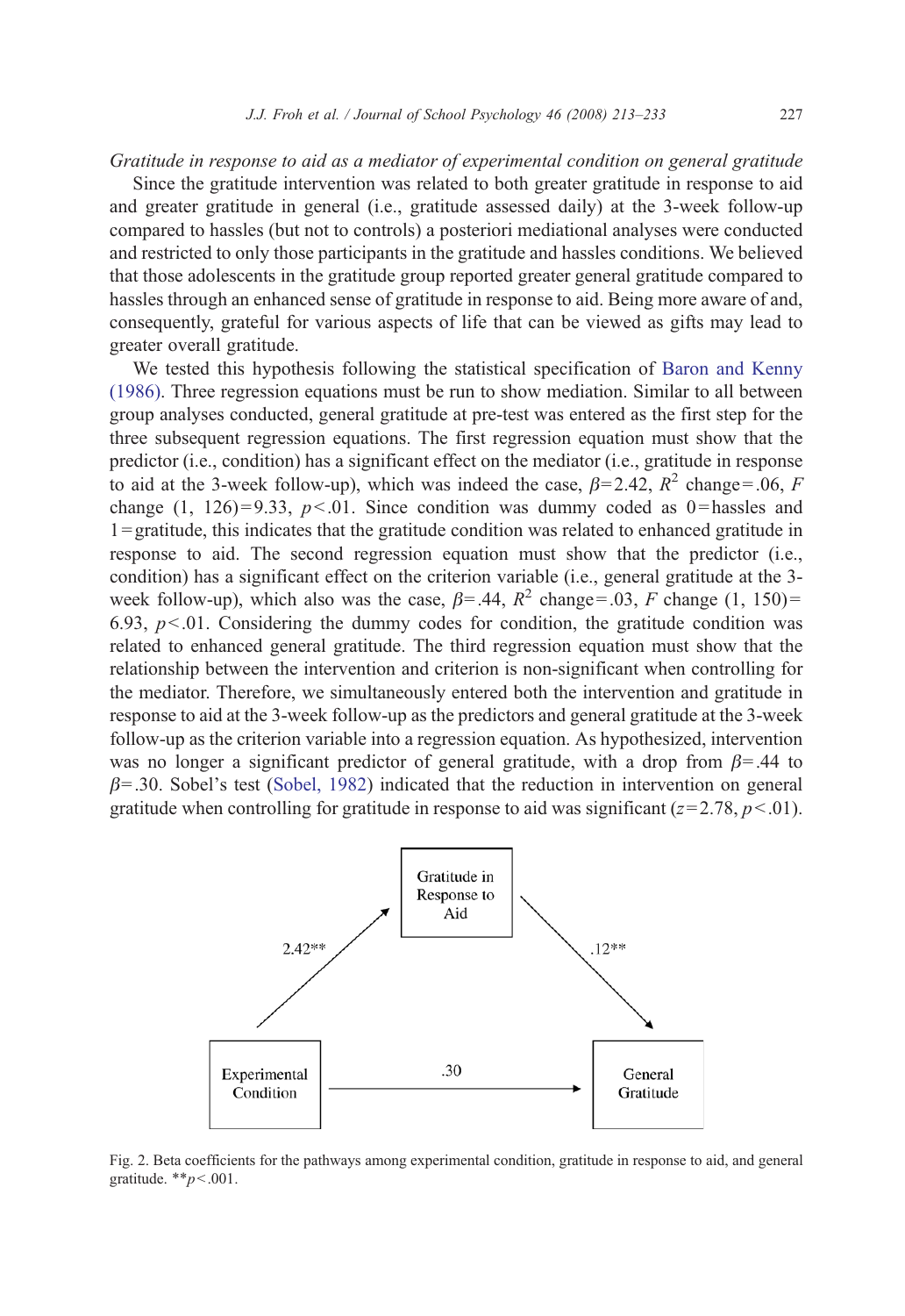Counting blessings in adolescence may be related to domain specific gratitude (e.g., feeling thankful in response to receiving aid) via prompting a broadened view of the specific instances of kindness in daily life. Recognizing the gift of aid–yet another blessing to be counted–may subsequently lead to greater gratitude. Enhanced general gratitude could be a natural byproduct of noticing and feeling grateful for specific blessings (see [Fig. 2\)](#page-14-0).

We recognize that gratitude in response to aid (i.e., the mediator) and general gratitude (i.e., the criterion) were measured contemporaneously. Therefore, the statistical tests presented here might be interpreted in either direction. To illustrate, converse to our hypotheses, it could be argued that with enhanced general gratitude one may start becoming more aware of and, consequently, grateful for various aspects of life that can be viewed as gifts, thus supporting [Fredrickson's \(1998\)](#page-19-0) Broaden and Build Theory of Positive Emotions. Specific to our data, enhanced gratitude as it relates to the intervention effects may lead one to become more grateful and, subsequently, more aware of and grateful for the received aid. We disagree with this sequence of psychological events. Instead, it seems more logical to us that a general construct (e.g., overall gratitude) may be the result of a specific construct (e.g., a number of instances of gratitude moments; i.e., gratitude in response to aid), rather than vice versa.

## Prosocial behavior

A prosocial composite score for pre-test, post-test, 3-week follow-up, and for all data points during the 2 weeks in between pre and post (i.e., days 1 through 8) was created and used as dependent variables. The composite variable for pre, post, and follow-up was created by summing the two items assessing prosocial behavior. Moreover, the 2-week aggregate was created by obtaining the mean of these variables combined. Correlations between these two items at each time were significantly correlated ( $p<.01$ ). A main effect was not present for condition at either the 2-week aggregate, post-test, or 3-week follow-up, suggesting that counting blessings may be unrelated to prosocial behavior in an early adolescent population.

## **Discussion**

Gratitude, in the form of counting one's blessings, has been shown to be related to subjective well-being [\(Emmons & McCullough, 2003; Watkins, 2004](#page-19-0)). However, until now, research examining this relationship had been restricted to adult populations. Though the correlates of life satisfaction within a middle school sample have been investigated ([Huebner, Valois, Paxton, & Drane, 2006\)](#page-19-0), a study employing the direct manipulation of gratitude and examining its relationship to well-being in an early adolescent sample has not been explored. Indeed, this is the very first such attempt of this nature that we are aware of.

In our sample of school-aged children, the results generally replicated those found by [Emmons and McCullough \(2003\)](#page-19-0) with adults. Indeed, the majority of hypotheses were confirmed, suggesting that the gratitude induction was related to enhanced well-being, gratitude, and less negative affect. Specifically, a significant change was present at the 3 week follow-up for all dependent variables, in which the gratitude induction was related to optimism, overall life satisfaction, and domain-specific life satisfaction (e.g., school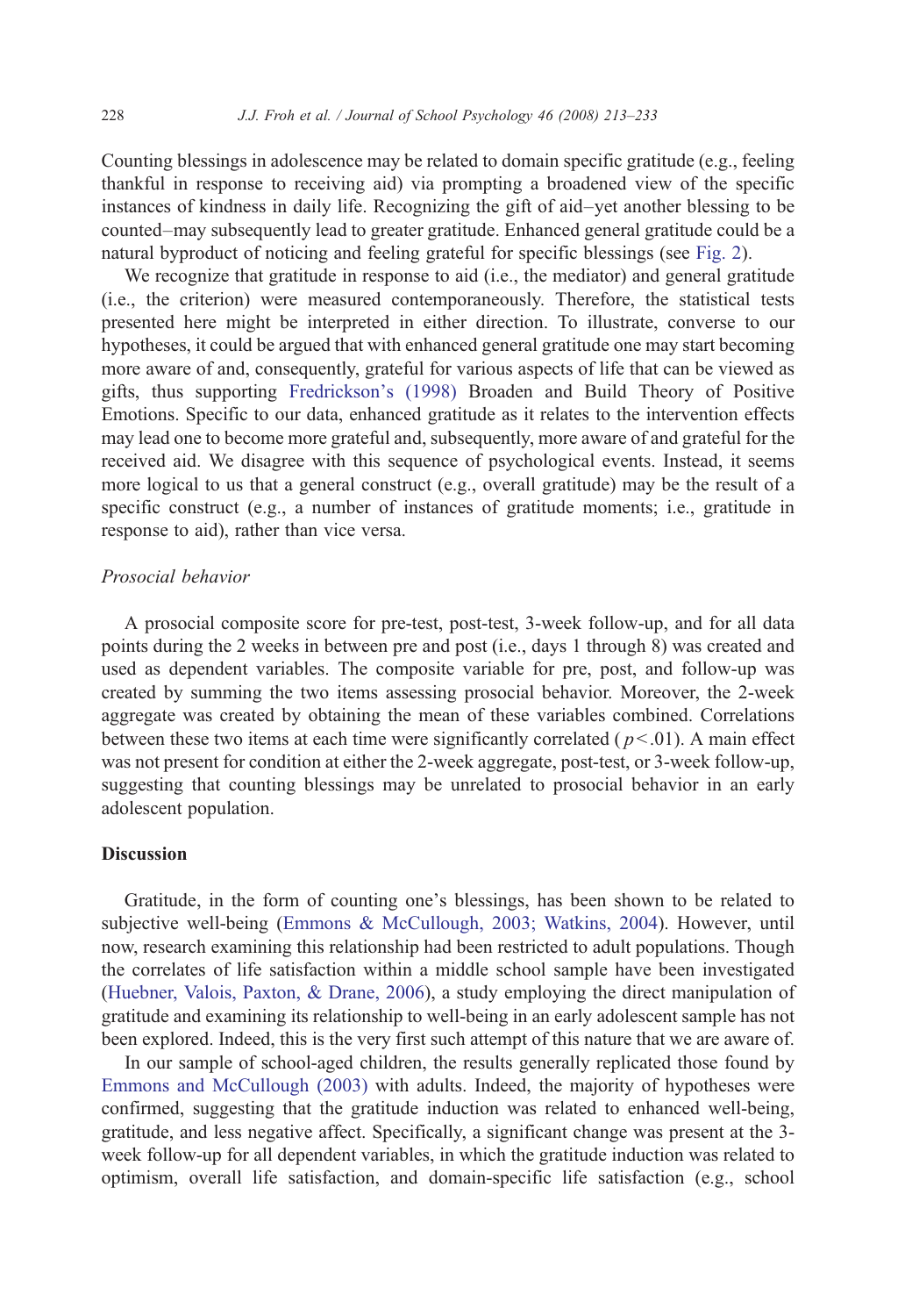experience, residency). The effect sizes were generally small to medium, and the differences were largest between the gratitude and the hassles condition. Somewhat unexpectedly, the ratings of the control group on negative affect were similar to the gratitude group. However, [Emmons and McCullough \(2003](#page-19-0), Study 3) also found no differences in negative emotions between the gratitude condition and a control condition in adults with neuromuscular disease. A "positivity offset," or a slight, positive bias in mood state characterizes most people most of the time [\(Berntson & Cacioppo, 1999](#page-19-0)), so it is not surprising that the control group would be relatively low in negative affect. Though the eta squared classifications are technically considered to be small (e.g., .01) to medium (e.g., .06), the percent of variance accounted for ranged from 3% to 9%. Given the multitude of influences on naturally occurring affect and well-being, this figure need not be seen as inconsequential nor does it deviate significantly from effect sizes in comparable studies conducted outside of highly controlled laboratory settings. In sum, these findings suggest that gratitude has both immediate and long-term effects on positive psychological functioning, though the exact mechanism for long-term gain is presently unclear.

The finding that the gratitude group reported greater satisfaction with their school experience at both the immediate post-test and 3-week follow-up compared to both the hassles and control condition is the most promising and exciting finding. A significant amount of high school students report a great degree of dissatisfaction with their school experiences ([Huebner, Drane, & Valois, 2000\)](#page-19-0). Children who are satisfied with their school experience will tend to look forward to going to school, enjoy school, find school interesting, feel good at school, and believe they are learning a lot. Moreover, school satisfaction is related to both academic and social success [\(Verkuyten & Thijs, 2002](#page-20-0)). Therefore, based on the present findings, instructing students to count their blessings daily for 2 weeks may, indeed, counter a negative cognitive appraisal of academic experience and possibly mitigate other potential negative outcomes (e.g., poor grades, absenteeism).

We are sensitive to the potential of context-specific or demand characteristics of the study setting. Is it possible that, because students were sitting in their classrooms while participating in the study, that they were primed by cues from the environment and counted their blessings for school-related topics? While plausible, we think this is unlikely. Using a similar-age sample [Gordon et al. \(2004\)](#page-19-0) found that the most common gratitude themes were family, basic needs, friends, and teachers/school, in that order. Family members were cited nearly three times as often as teachers and/or school. Although we have not exhaustively coded all the blessings listed in our study, an examination of written themes suggests a similar patterning, with family, friends, material goods/basic needs (food, clothing), and teachers/education being listed in approximately the same order of frequency as was found in the Gordon et al. study. For example, one participant mentioned, on successive days, "great friends, my family, that I have a home, that my life is good, that I have a place to live, that I have a life worth living, for my education."

Also notable were the increase in positive mental health and the enhanced relationship between gratitude in response to aid and well-being as a function of time. Exposure to the gratitude induction seemed to have a linear relationship with time, as reported well-being was greater at the 3-week follow-up compared to the immediate post-test. Such a relationship is consistent with [Gordon et al. \(2004\)](#page-19-0). Specifically, when collecting data from children exposed to positive images of helping behaviors and heroism either one [\(Saylor, Cowart, Lipovsky,](#page-20-0)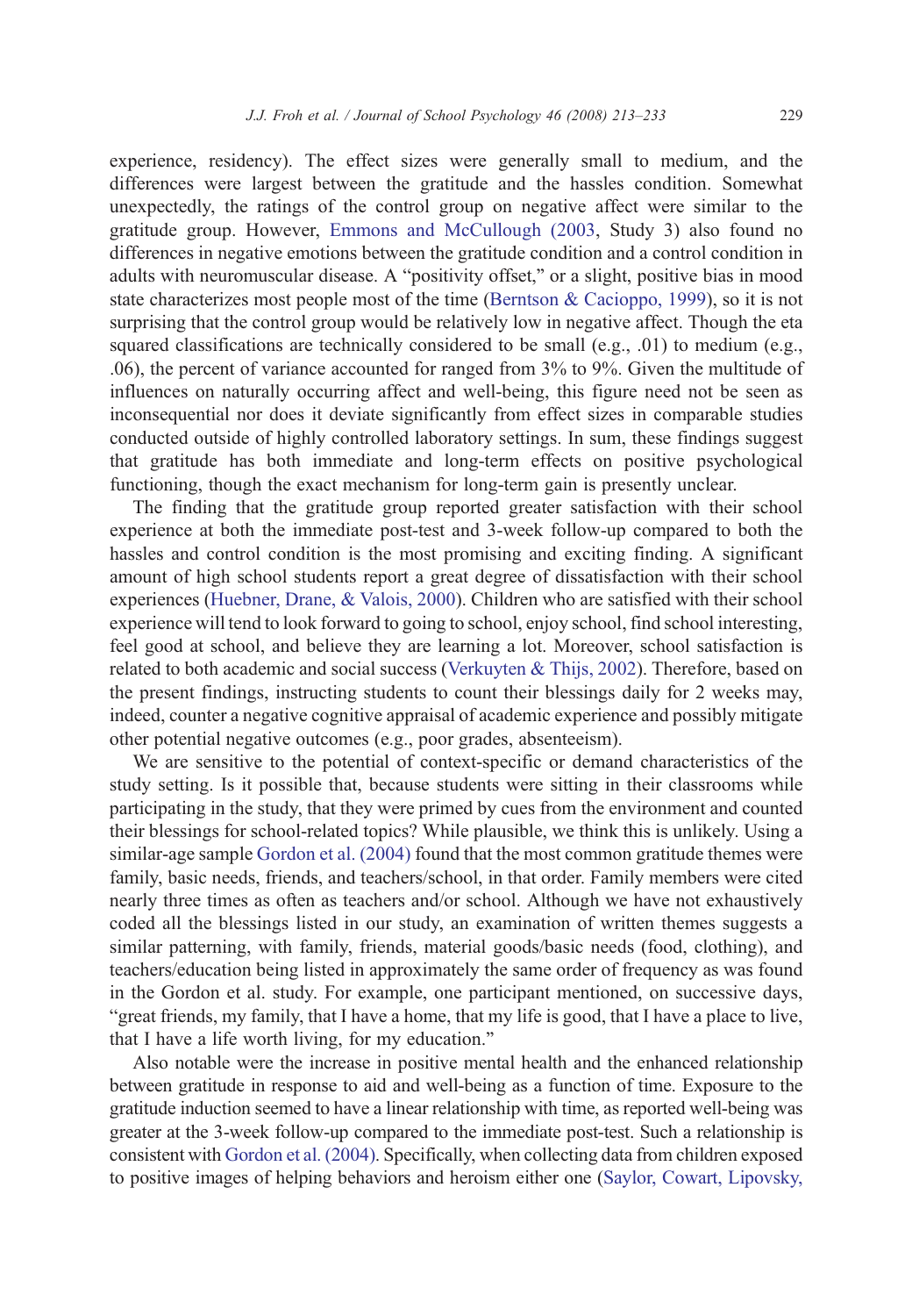[Jackson, & Finch, 2003\)](#page-20-0) or approximately 2 and a half months after the attacks of 9/11 those data collected after a greater delay indicated "close to a threefold increase in the frequency of gratitude…" (Gordon et al., p. 549), while those collected by Saylor et al. did not indicate such a relationship. This suggests that there may be benefits of positive exposure that were not evident immediately after the attacks but only after delay. The delayed response to the intervention is extremely interesting and leads one to ask the question, "What mechanism or processes may explain this finding?" One possible explanation could be the time required to integrate the intervention. It has often been observed that change requires not just effort, but a period of time to incorporate and adjust to the treatment (e.g., counting blessings). With patience and persistence, small changes can lead to big gains.

Just as happy people tend to be more sensitive to the rewards in their immediate environment [\(Gray, 1994\)](#page-19-0), does counting one's blessings for a specified period of time prime one to see the world through more thankful and appreciative lenses, which over time leads to more felt gratitude in general? Moreover, if counting blessings influences one's schema to such a degree, what are the specific outcomes? Just as the experience of positive emotions (e.g., joy and contentment) has been shown to increase one's thought–action repertoires [\(Fredrickson, 1998\)](#page-19-0), perhaps felt gratitude would lead to outcomes pertinent to child and adolescent success within the schools (e.g., grade improvement, increased attendance, development and maintenance of positive peer relationships). Future research should examine such a possibility and consider the aforementioned outcome variables along with related others (e.g., detention, SAT scores, college acceptance rates) via a longitudinal design so as to measure change.

## Future directions

Although some insight has been gained into the relationship between gratitude and subjective well-being in early adolescence, many questions remain unanswered. For example, when considering the efficacy of gratitude interventions there is some evidence that counting blessings once a week is more beneficial in well-being enhancement compared to those who engaged in the same behavior three times a week (Sheldon  $\&$ [Lyubomirsky, 2004\)](#page-20-0). Perhaps less systematic practice in untrained individuals keeps the process fresh and meaningful. In the present study, we did observe that some participants demonstrated apparent frustration during the completion of measures and their repeated assessment. Consequently, as gratitude induction research in children and adolescents is in its infancy, research is needed concerning the systematic investigation of treatment frequency and duration. At what time does counting one's blessings lose its "freshness?" Is this dependent on more basic personality dimensions such as conscientiousness or neuroticism? If one is high in dispositional gratitude, is counting one's blessings more resistant to this adaptation? Or, conversely, would being dispositionally grateful lead one to tire of the practice even more rapidly because, presumably, such responses to life in general are naturally occurring? We did not measure dispositional gratitude in this study. Such moderator variables need to be addressed in future research.

Even though the maximum degree of an intervention should be administered in the initial stages of development (i.e., throw in the "kitchen sink"), as opposed to being concerned with dismantling [\(Weisz, Sandler, Durlak, & Anton, 2005\)](#page-20-0), focused attention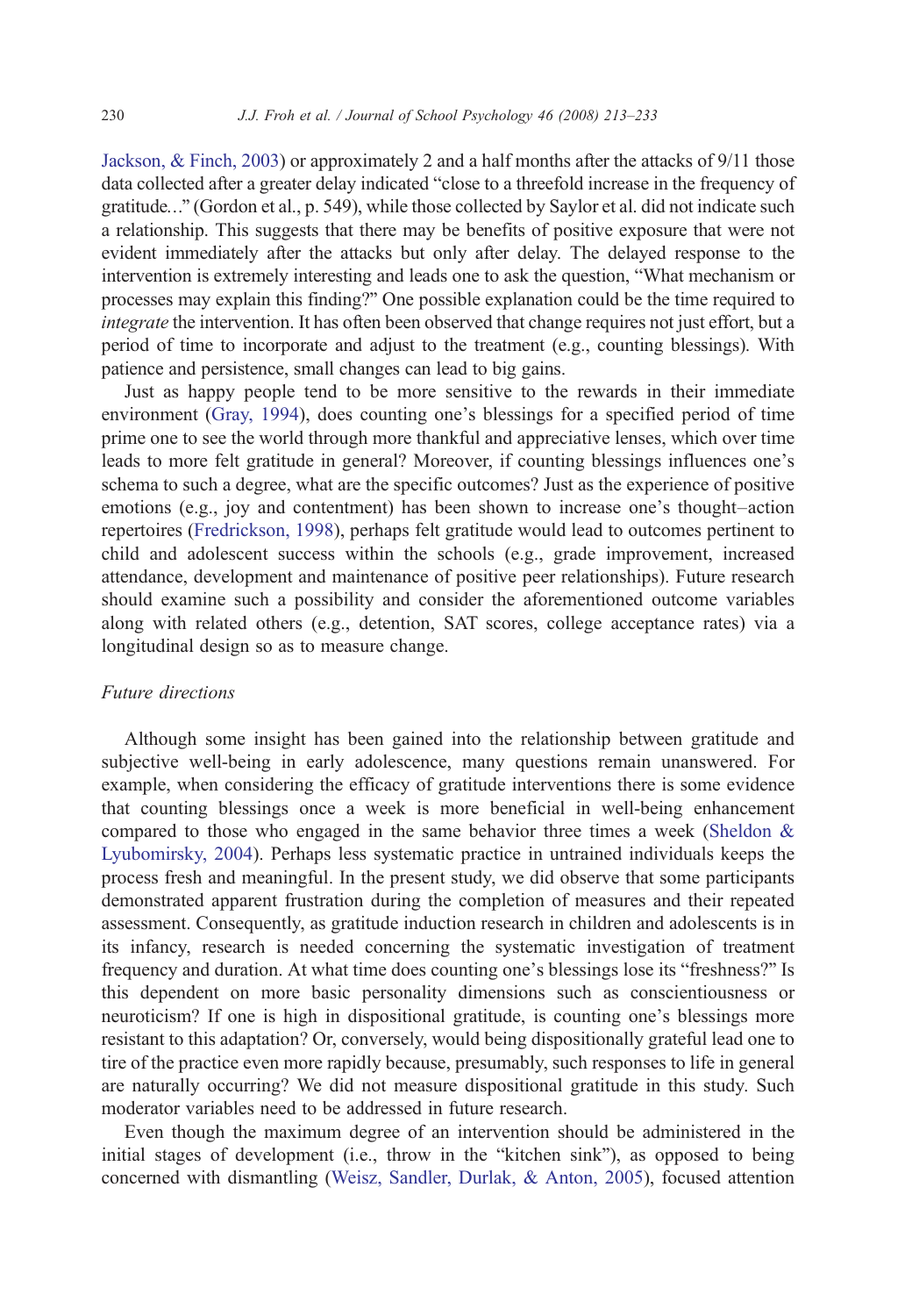must be given to the frequency of the gratitude listings *especially* when considering setting (e.g., a public school). Given the increasing demands of teachers and school psychologists and ever changing laws (e.g., Individuals with Disabilities Education Act 2004) ([Bradley-](#page-19-0)[Johnson & Dean, 2000\)](#page-19-0), an intervention that is both efficacious and time sensitive needs to be implemented. Therefore, the identification of the optimal frequency of gratitude listings is imperative in order for the intervention to be both accepted and employed, with the former being imperative for the latter [\(Bordin, 1979](#page-19-0)).

Even more encouraging is that the results of this study suggest that there may be better and longer-lasting ways of instilling gratitude in children than the obligatory thank you note to relatives. The authors of children's books and articles in parenting magazines regularly encourage the cultivation of gratitude and thankfulness in children, and offer strategies for parental inculcation. Children ages  $11-12$  easily understood the instructions in the gratitude condition and readily generated blessings on a daily basis. In that counting one's blessings appears to be an effective intervention in inducing gratitude in children and adolescents and, subsequently, increasing life satisfaction, while simultaneously alleviating negative affect, school psychologists have an intervention that may ultimately increase the wellbeing and overall optimal functioning of students.

Although a greater understanding of gratitude in relation to well-being in children and adolescents has been gained, many questions remain unanswered. Of particular importance is the developmental trajectory, or well-springs, of gratitude in children and adolescents. To reiterate, research suggests that children do not begin to develop a sense of gratitude until approximately middle childhood [\(Emmons & Shelton, 2002\)](#page-19-0). However, could this better be explained as having an interaction with age? That is, is gratitude more likely to lead to prosocial behavior as one ages and emerges from early adolescence and enters late adolescence? Given the lack of an association between gratitude and prosocial behavior in the present study, such a relationship is plausible. Therefore, future research should attempt to replicate these findings within a late adolescent sample (e.g., ages  $14-18$ ). Indeed, gratitude, being considered an attribution dependent emotion by some [\(Weiner, 1985](#page-20-0)), may be experienced to a greater degree by older adolescents due to them becoming more "othercentered" as they age, while simultaneously winning the battle of the imaginary audience ([Elkind, 1981](#page-19-0)). Because early and late adolescents are considered to differ significantly within the domains of cognitive, emotional, and social functioning [\(Irwin, Burg, & Cart,](#page-19-0) [2002\)](#page-19-0), such research is imperative to be conducted within each of these populations separately.

In addition, such an intervention may not solely produce intrapsychic gains but also stronger social bonds and peer relationships, as well as increasing prosocial behaviors. Positive gains may occur for both the direct recipients of the intervention and the entire student body at large. Gratitude's influence on the promotion of prosocial behaviors and being "other centered" may certainly have an enormously positive influence on the culture and environment of a school building. In line with the push for character education programs and the promotion of virtues such as respect for self and others, trustworthiness, loyalty, and honor, gratitude and expressing appreciation for being the beneficiary of a benefactors behavior is also seen as one of these sought after virtues that educational systems are attempting to foster in students [\(Lantieri & Patti, 1996\)](#page-19-0). Expressing gratitude and saying "thank you" may be beyond simple manners.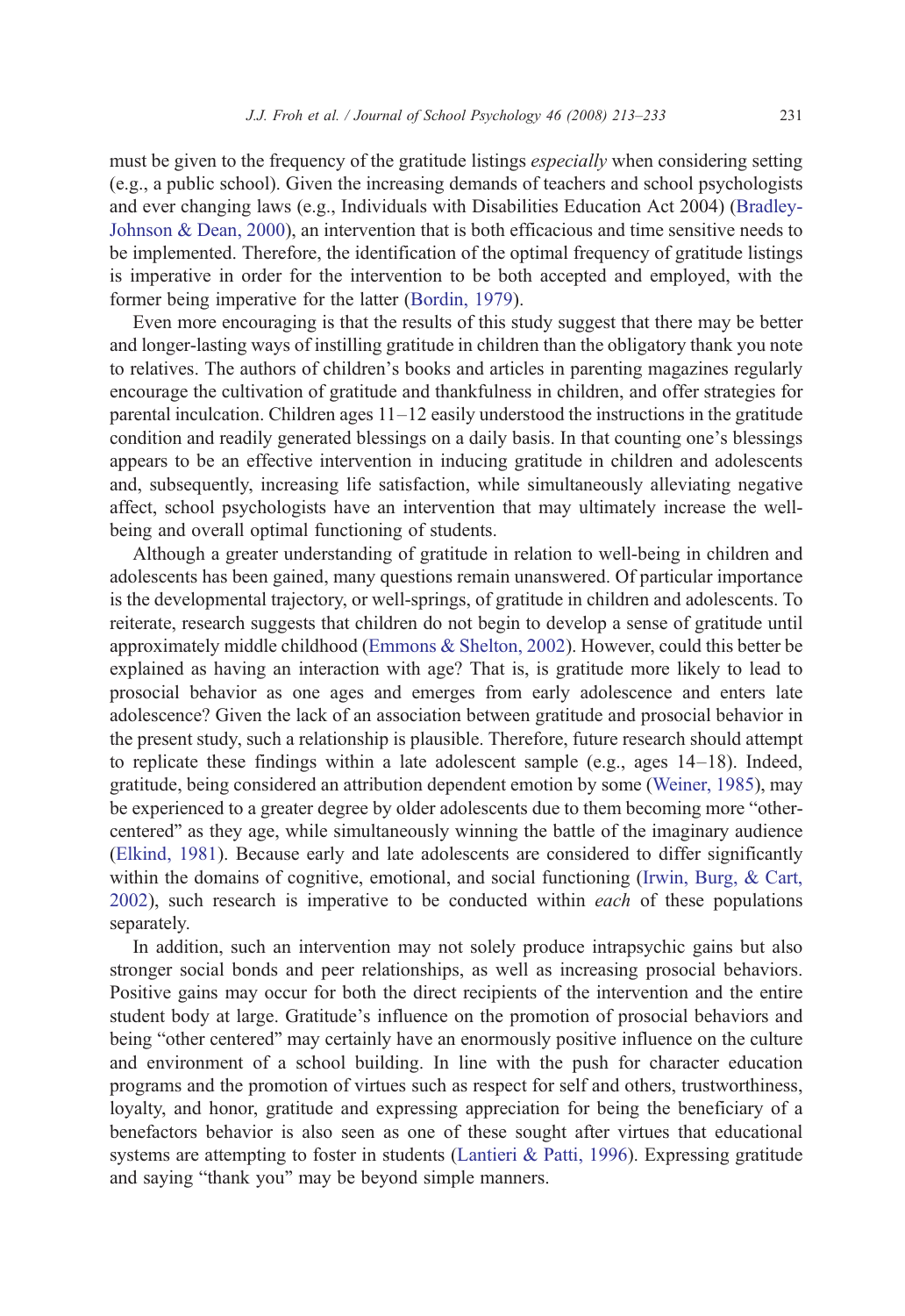## References

- Baron, R. M., & Kenny, D. A. (1986). The moderator–mediator variable distinction in social psychological research: Conceptual, strategic, and statistical considerations. Journal of Personality and Social Psychology, 51, 1173−1182.
- Berntson, G. G., & Cacioppo, J. T. (1999). The affect system: Architecture and operating characteristics. *Psychological* Science, 8, 133−137.
- Bordin, E. S. (1979). The generalizability of the psychoanalytic concept of the working alliance. *Psychotherapy*: Theory, Research and Practice, 16, 252−260.
- Bradley-Johnson, S., & Dean, V. J. (2000). Role change for school psychology: The challenge continues in the new millennium. Psychology in the Schools, 37, 1−5.
- Cicchetti, D., & Rogosch, F. A. (2002). A developmental psychopathology perspective on adolescence. Journal of Consulting and Clinical Psychology, 70, 6−20.
- Elkind, D. (1981). Children and adolescents: Interpretive essays on Jean Piaget. New York: Oxford University Press.
- Emmons, R. A. (2004). The psychology of gratitude: An introduction. In R. A. Emmons & M. E. McCullough (Eds.), The psychology of gratitude (pp. 3−18). New York: Oxford University Press.
- Emmons, R. A., & McCullough, M. E. (2003). Counting blessings versus burdens: An experimental investigation of gratitude and subjective well-being in daily life. Journal of Personality and Social Psychology, 84, 377−389.
- Emmons, R. A., & Shelton, C. M. (2002). Gratitude and the science of positive psychology. In C. R. Snyder & S. J. Lopez (Eds.), Handbook of positive psychology (pp. 459−471). New York: Oxford University Press.
- Fredrickson, B. L. (1998). What good are positive emotions? Review of General Psychology, 2, 300−319.
- Freud, A. (1958). Adolescence. Psychoanalytic study of the child, 16, 225−278.
- Gilman, R., & Huebner, E. S. (2003). A review of life satisfaction research with children and adolescents. School Psychology Quarterly, 18, 192−205.
- Gleason, J. B., & Weintraub, S. (1976). The acquisition of routines in child language. Language in Society, 5, 129−136.
- Gordon, A. K., Musher-Eizenman, D. R., Holub, S. C., & Dalrymple, J. (2004). What are children thankful for? An archival analysis of gratitude before and after the attacks of September 11. Applied Developmental Psychology, 25, 541−553.
- Graham, S., & Weiner, B. (1986). From an attributional theory of emotion to developmental psychology: A round trip ticket? Social Cognition, 4, 152−179.
- Gray, J. A. (1994). Personality dimensions and emotion systems. In P. Ekman & R. J. Davidson (Eds.), The nature of emotion (pp. 329−331). New York: Oxford University Press.
- Holmbeck, G. M., & Kendall, P. C. (2002). Introduction to the special section on clinical adolescent psychology: Developmental psychopathology and treatment. Journal of Consulting and Clinical Psychology, 70, 3−5.
- Huebner, E. S. (1994). Preliminary development and validation of a multidimensional life satisfaction scale for children. Psychological Assessment, 6, 149−158.
- Huebner, E. S., Drane, W., & Valois, R. F. (2000). Levels and demographic correlates of adolescent life satisfaction reports. School Psychology International, 21, 281−292.
- Huebner, E. S., Suldo, S. M., & Valois, R. F. (2003). Psychometric properties of two brief measures of children's life satisfaction: The Students' Life Satisfaction Scale and the Brief Multidimensional Students' Life Satisfaction Scale (BMSLSS). Retrieved December 26, 2005, <http://www.childtrends.org/files/huebnersuldovaloispaper.pdf>
- Huebner, E. S., Valois, R. F., Paxton, R. J., & Drane, J. W. (2006). Middle school students' perceptions of quality of life. Journal of Happiness Studies, 6, 15−24.
- Irwin, C. E., Jr., Burg, S. J., & Cart, C. U. (2002). America's adolescents: Where have we been, where are we going? Journal of Adolescent Health, 31(6), 91−121.
- Klein, M. (1957). Envy and gratitude: A study of unconscious sources. New York: Basic Books.
- Langston, C. A. (1994). Capitalizing on and coping with daily-life events: Expressive responses to positive events. Journal of Personality and Social Psychology, 67, 1112−1125.
- Lantieri, L., & Patti, J. (1996). Waging peace in our schools. Boston, MA: Beacon Press.
- Lazarus, R. S., & Folkman, S. (1984). Stress, appraisal, and coping. New York: Springer.
- Masten, A. S. (2001). Ordinary magic: Resilience processes in development. American Psychologist, 56, 227−238.
- <span id="page-19-0"></span>McCullough, M. E., Kilpatrick, S. D., Emmons, R. A., & Larson, D. B. (2001). Is gratitude a moral affect? Psychological Bulletin, 127, 249−266.